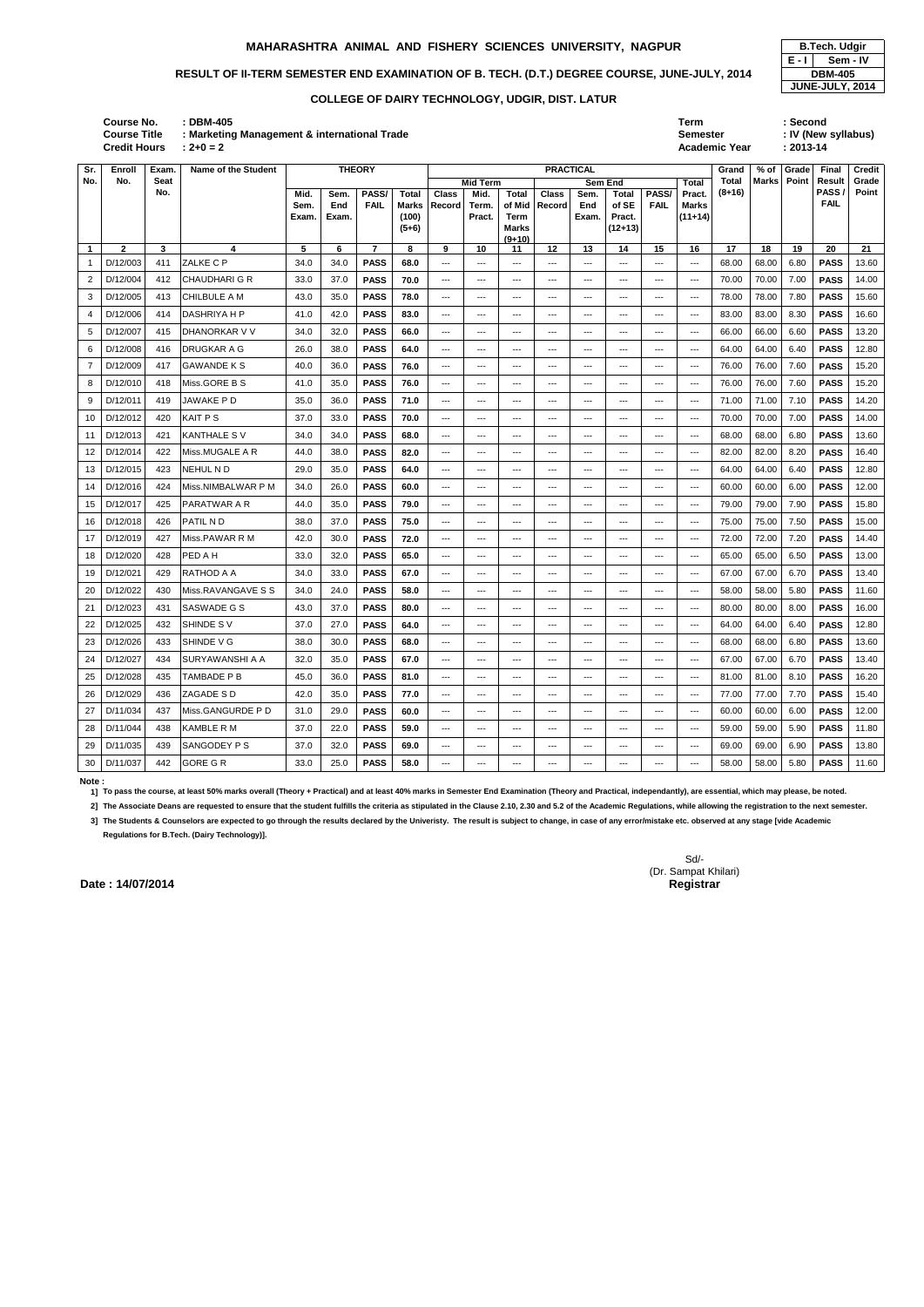# RESULT OF II-TERM SEMESTER END EXAMINATION OF B. TECH. (D.T.) DEGREE COURSE, JUNE-JULY, 2014 **DBM-406**

| No.            | No.          | Seat |                      |                       |                      |                      |                                           |                        | <b>Mid Term</b>         |                                                     |                        | <b>Sem End</b>       |                                       |                      | Total                               | Total    | Marks | Point | Result                     | Grade |
|----------------|--------------|------|----------------------|-----------------------|----------------------|----------------------|-------------------------------------------|------------------------|-------------------------|-----------------------------------------------------|------------------------|----------------------|---------------------------------------|----------------------|-------------------------------------|----------|-------|-------|----------------------------|-------|
|                |              | No.  |                      | Mid.<br>Sem.<br>Exam. | Sem.<br>End<br>Exam. | PASS/<br><b>FAIL</b> | <b>Total</b><br>Marks<br>(100)<br>$(5+6)$ | <b>Class</b><br>Record | Mid.<br>Term.<br>Pract. | <b>Total</b><br>of Mid<br>Term<br>Marks<br>$(9+10)$ | <b>Class</b><br>Record | Sem.<br>End<br>Exam. | Total<br>of SE<br>Pract.<br>$(12+13)$ | PASS/<br><b>FAIL</b> | Pract.<br><b>Marks</b><br>$(11+14)$ | $(8+16)$ |       |       | <b>PASS</b><br><b>FAIL</b> | Point |
| $\mathbf{1}$   | $\mathbf{2}$ | 3    | 4                    | 5                     | 6                    | $\overline{7}$       | 8                                         | 9                      | 10                      | 11                                                  | 12                     | 13                   | 14                                    | 15                   | 16                                  | 17       | 18    | 19    | 20                         | 21    |
| -1             | D/12/003     | 411  | ZALKE C P            | 38.0                  | 31.0                 | <b>PASS</b>          | 69.0                                      | 9.0                    | 31.0                    | 40.0                                                | 8.0                    | 33.0                 | 41.0                                  | <b>PASS</b>          | 81.0                                | 150.00   | 75.00 | 7.50  | <b>PASS</b>                | 15.00 |
| 2              | D/12/004     | 412  | <b>CHAUDHARI G R</b> | 36.0                  | 38.0                 | <b>PASS</b>          | 74.0                                      | 8.0                    | 31.0                    | 39.0                                                | 8.0                    | 30.0                 | 38.0                                  | <b>PASS</b>          | 77.0                                | 151.00   | 75.50 | 7.55  | <b>PASS</b>                | 15.10 |
| 3              | D/12/005     | 413  | CHILBULE A M         | 43.0                  | 42.0                 | <b>PASS</b>          | 85.0                                      | 8.0                    | 34.0                    | 42.0                                                | 9.0                    | 36.0                 | 45.0                                  | <b>PASS</b>          | 87.0                                | 172.00   | 86.00 | 8.60  | <b>PASS</b>                | 17.20 |
| 4              | D/12/006     | 414  | DASHRIYA H P         | 41.0                  | 41.0                 | <b>PASS</b>          | 82.0                                      | 9.0                    | 31.0                    | 40.0                                                | 8.0                    | 33.0                 | 41.0                                  | <b>PASS</b>          | 81.0                                | 163.00   | 81.50 | 8.15  | <b>PASS</b>                | 16.30 |
| 5              | D/12/007     | 415  | DHANORKAR V V        | 34.0                  | 26.0                 | <b>PASS</b>          | 60.0                                      | 9.0                    | 27.0                    | 36.0                                                | 8.0                    | 29.0                 | 37.0                                  | <b>PASS</b>          | 73.0                                | 133.00   | 66.50 | 6.65  | <b>PASS</b>                | 13.30 |
| 6              | D/12/008     | 416  | DRUGKAR A G          | 33.0                  | 24.0                 | <b>PASS</b>          | 57.0                                      | 8.0                    | 27.0                    | 35.0                                                | 8.0                    | 27.0                 | 35.0                                  | <b>PASS</b>          | 70.0                                | 127.00   | 63.50 | 6.35  | <b>PASS</b>                | 12.70 |
| $\overline{7}$ | D/12/009     | 417  | <b>GAWANDE K S</b>   | 42.0                  | 41.0                 | <b>PASS</b>          | 83.0                                      | 9.0                    | 33.0                    | 42.0                                                | 9.0                    | 36.0                 | 45.0                                  | <b>PASS</b>          | 87.0                                | 170.00   | 85.00 | 8.50  | <b>PASS</b>                | 17.00 |
| 8              | D/12/010     | 418  | Miss.GORE B S        | 41.0                  | 36.0                 | <b>PASS</b>          | 77.0                                      | 9.0                    | 31.0                    | 40.0                                                | 9.0                    | 37.0                 | 46.0                                  | <b>PASS</b>          | 86.0                                | 163.00   | 81.50 | 8.15  | <b>PASS</b>                | 16.30 |
| 9              | D/12/011     | 419  | JAWAKE P D           | 36.0                  | 32.0                 | <b>PASS</b>          | 68.0                                      | 8.0                    | 30.0                    | 38.0                                                | 8.0                    | 29.0                 | 37.0                                  | <b>PASS</b>          | 75.0                                | 143.00   | 71.50 | 7.15  | <b>PASS</b>                | 14.30 |
| 10             | D/12/012     | 420  | KAIT P S             | 36.0                  | 25.0                 | <b>PASS</b>          | 61.0                                      | 8.0                    | 27.0                    | 35.0                                                | 8.0                    | 31.0                 | 39.0                                  | <b>PASS</b>          | 74.0                                | 135.00   | 67.50 | 6.75  | <b>PASS</b>                | 13.50 |
| 11             | D/12/013     | 421  | <b>KANTHALE S V</b>  | 42.0                  | 40.0                 | <b>PASS</b>          | 82.0                                      | 9.0                    | 34.0                    | 43.0                                                | 9.0                    | 33.0                 | 42.0                                  | <b>PASS</b>          | 85.0                                | 167.00   | 83.50 | 8.35  | <b>PASS</b>                | 16.70 |
| 12             | D/12/014     | 422  | Miss.MUGALE A R      | 46.0                  | 41.0                 | <b>PASS</b>          | 87.0                                      | 9.0                    | 38.0                    | 47.0                                                | 9.0                    | 38.0                 | 47.0                                  | <b>PASS</b>          | 94.0                                | 181.00   | 90.50 | 9.05  | <b>PASS</b>                | 18.10 |
| 13             | D/12/015     | 423  | NEHUL N D            | 34.0                  | 34.0                 | <b>PASS</b>          | 68.0                                      | 8.0                    | 27.0                    | 35.0                                                | 8.0                    | 27.0                 | 35.0                                  | <b>PASS</b>          | 70.0                                | 138.00   | 69.00 | 6.90  | <b>PASS</b>                | 13.80 |
| 14             | D/12/016     | 424  | Miss.NIMBALWAR P M   | 32.0                  | 32.0                 | <b>PASS</b>          | 64.0                                      | 9.0                    | 30.0                    | 39.0                                                | 8.0                    | 33.0                 | 41.0                                  | <b>PASS</b>          | 80.0                                | 144.00   | 72.00 | 7.20  | <b>PASS</b>                | 14.40 |
| 15             | D/12/017     | 425  | PARATWAR A R         | 42.0                  | 36.0                 | <b>PASS</b>          | 78.0                                      | 9.0                    | 33.0                    | 42.0                                                | 8.0                    | 33.0                 | 41.0                                  | <b>PASS</b>          | 83.0                                | 161.00   | 80.50 | 8.05  | <b>PASS</b>                | 16.10 |
| 16             | D/12/018     | 426  | PATIL N D            | 45.0                  | 39.0                 | <b>PASS</b>          | 84.0                                      | 9.0                    | 34.0                    | 43.0                                                | 9.0                    | 36.0                 | 45.0                                  | <b>PASS</b>          | 88.0                                | 172.00   | 86.00 | 8.60  | <b>PASS</b>                | 17.20 |
| 17             | D/12/019     | 427  | Miss.PAWAR R M       | 42.0                  | 37.0                 | <b>PASS</b>          | 79.0                                      | 9.0                    | 37.0                    | 46.0                                                | 9.0                    | 34.0                 | 43.0                                  | <b>PASS</b>          | 89.0                                | 168.00   | 84.00 | 8.40  | <b>PASS</b>                | 16.80 |
| 18             | D/12/020     | 428  | PED A H              | 28.0                  | 32.0                 | <b>PASS</b>          | 60.0                                      | 9.0                    | 27.0                    | 36.0                                                | 8.0                    | 25.0                 | 33.0                                  | <b>PASS</b>          | 69.0                                | 129.00   | 64.50 | 6.45  | <b>PASS</b>                | 12.90 |
| 19             | D/12/021     | 429  | RATHOD A A           | 33.0                  | 42.0                 | <b>PASS</b>          | 75.0                                      | 8.0                    | 27.0                    | 35.0                                                | 8.0                    | 25.0                 | 33.0                                  | <b>PASS</b>          | 68.0                                | 143.00   | 71.50 | 7.15  | <b>PASS</b>                | 14.30 |
| 20             | D/12/022     | 430  | Miss.RAVANGAVE S S   | 38.0                  | 39.0                 | <b>PASS</b>          | 77.0                                      | 9.0                    | 30.0                    | 39.0                                                | 8.0                    | 32.0                 | 40.0                                  | <b>PASS</b>          | 79.0                                | 156.00   | 78.00 | 7.80  | <b>PASS</b>                | 15.60 |
| 21             | D/12/023     | 431  | SASWADE G S          | 44.0                  | 40.0                 | <b>PASS</b>          | 84.0                                      | 9.0                    | 37.0                    | 46.0                                                | 8.0                    | 35.0                 | 43.0                                  | <b>PASS</b>          | 89.0                                | 173.00   | 86.50 | 8.65  | <b>PASS</b>                | 17.30 |
| 22             | D/12/025     | 432  | SHINDE SV            | 36.0                  | 34.0                 | <b>PASS</b>          | 70.0                                      | 9.0                    | 33.0                    | 42.0                                                | 8.0                    | 31.0                 | 39.0                                  | <b>PASS</b>          | 81.0                                | 151.00   | 75.50 | 7.55  | <b>PASS</b>                | 15.10 |
| 23             | D/12/026     | 433  | SHINDE V G           | 39.0                  | 43.0                 | <b>PASS</b>          | 82.0                                      | 9.0                    | 32.0                    | 41.0                                                | 9.0                    | 31.0                 | 40.0                                  | <b>PASS</b>          | 81.0                                | 163.00   | 81.50 | 8.15  | <b>PASS</b>                | 16.30 |
| 24             | D/12/027     | 434  | SURYAWANSHI A A      | 36.0                  | 37.0                 | <b>PASS</b>          | 73.0                                      | 8.0                    | 30.0                    | 38.0                                                | 9.0                    | 33.0                 | 42.0                                  | <b>PASS</b>          | 80.0                                | 153.00   | 76.50 | 7.65  | <b>PASS</b>                | 15.30 |
| 25             | D/12/028     | 435  | TAMBADE P B          | 45.0                  | 46.0                 | <b>PASS</b>          | 91.0                                      | 9.0                    | 38.0                    | 47.0                                                | 9.0                    | 36.0                 | 45.0                                  | <b>PASS</b>          | 92.0                                | 183.00   | 91.50 | 9.15  | <b>PASS</b>                | 18.30 |
| 26             | D/12/029     | 436  | ZAGADE S D           | 41.0                  | 42.0                 | <b>PASS</b>          | 83.0                                      | 9.0                    | 38.0                    | 47.0                                                | 9.0                    | 36.0                 | 45.0                                  | <b>PASS</b>          | 92.0                                | 175.00   | 87.50 | 8.75  | <b>PASS</b>                | 17.50 |
| 27             | D/11/034     | 437  | Miss.GANGURDE P D    | 37.0                  | 39.0                 | <b>PASS</b>          | 76.0                                      | 8.0                    | 20.0                    | 28.0                                                | 8.0                    | 30.0                 | 38.0                                  | <b>PASS</b>          | 66.0                                | 142.00   | 71.00 | 7.10  | <b>PASS</b>                | 14.20 |
| 28             | D/11/044     | 438  | <b>KAMBLE R M</b>    | 38.0                  | 32.0                 | <b>PASS</b>          | 70.0                                      | 8.0                    | 27.0                    | 35.0                                                | 8.0                    | 26.0                 | 34.0                                  | <b>PASS</b>          | 69.0                                | 139.00   | 69.50 | 6.95  | <b>PASS</b>                | 13.90 |
| 29             | D/11/035     | 439  | SANGODEY P S         | 33.0                  | 37.0                 | <b>PASS</b>          | 70.0                                      | 8.0                    | 22.0                    | 30.0                                                | 8.0                    | 25.0                 | 33.0                                  | <b>PASS</b>          | 63.0                                | 133.00   | 66.50 | 6.65  | <b>PASS</b>                | 13.30 |

### **Note :**

**1] To pass the course, at least 50% marks overall (Theory + Practical) and at least 40% marks in Semester End Examination (Theory and Practical, independantly), are essential, which may please, be noted.**

2] The Associate Deans are requested to ensure that the student fulfills the criteria as stipulated in the Clause 2.10, 2.30 and 5.2 of the Academic Regulations, while allowing the registration to the next semester.

**3] The Students & Counselors are expected to go through the results declared by the Univeristy. The result is subject to change, in case of any error/mistake etc. observed at any stage [vide Academic Regulations for B.Tech. (Dairy Technology)].**

> Sd/- (Dr. Sampat Khilari)

**Date : 14/07/2014** Registrar

| Course No.<br>Course Title<br><b>Credit Hours</b> | : DBM-406<br>$1 + 1 = 2$ | : Communication Skill and Enterpreneurship Development | Term             | Semester<br><b>Academic Year</b> | : Second<br>$: 2013 - 14$ | : IV (New syllabus) |               |
|---------------------------------------------------|--------------------------|--------------------------------------------------------|------------------|----------------------------------|---------------------------|---------------------|---------------|
| Sr.<br>Enroll<br>Exam.                            | Name of the Student      | THEORY                                                 | <b>PRACTICAL</b> | Grand                            | % of Grade                | Final               | <b>Credit</b> |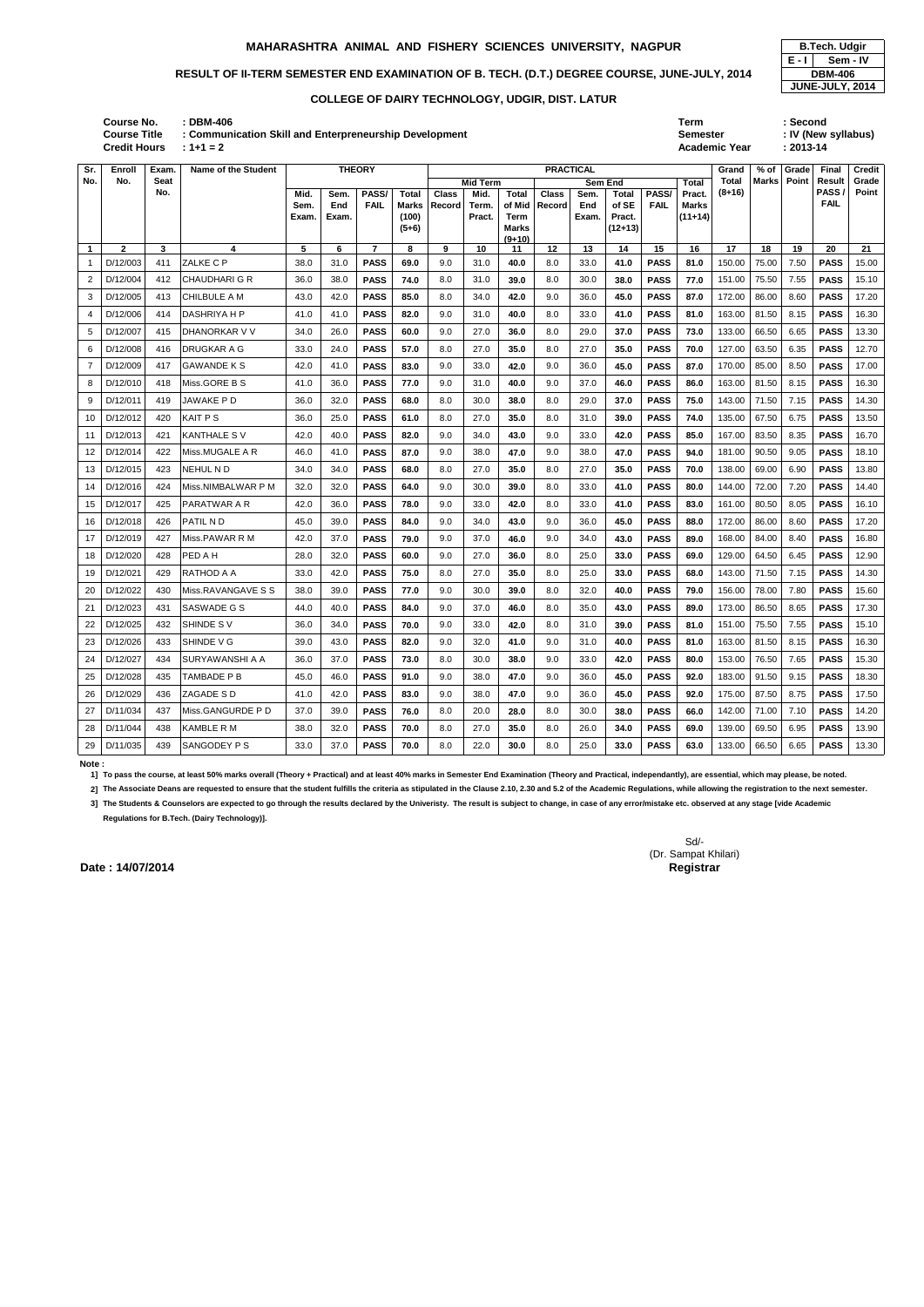# RESULT OF II-TERM SEMESTER END EXAMINATION OF B. TECH. (D.T.) DEGREE COURSE, JUNE-JULY, 2014 **DE-409**

| : DE-409                    | Term                 | : Second            |
|-----------------------------|----------------------|---------------------|
| : Dairy Process Engineering | <b>Semester</b>      | : IV (New syllabus) |
| $: 2 + 1 = 3$               | <b>Academic Year</b> | $: 2013 - 14$       |
|                             |                      |                     |

**Credit Hours Course No. Course Title : Dairy Process Engire** 

| Sr.          | Enroll       | Exam.       | Name of the Student  |              | <b>THEORY</b> |                      |                       | <b>PRACTICAL</b>       |                 |                 |                        |             |                |                      | Grand                  | % of     | Grade        | Final | Credit          |                          |
|--------------|--------------|-------------|----------------------|--------------|---------------|----------------------|-----------------------|------------------------|-----------------|-----------------|------------------------|-------------|----------------|----------------------|------------------------|----------|--------------|-------|-----------------|--------------------------|
| No.          | No.          | <b>Seat</b> |                      |              |               |                      |                       |                        | <b>Mid Term</b> |                 |                        |             | <b>Sem End</b> |                      | Total                  | Total    | <b>Marks</b> | Point | Result<br>PASS/ | Grade                    |
|              |              | No.         |                      | Mid.<br>Sem. | Sem.<br>End   | PASS/<br><b>FAIL</b> | Total<br><b>Marks</b> | <b>Class</b><br>Record | Mid.<br>Term.   | Total<br>of Mid | <b>Class</b><br>Record | Sem.<br>End | Total<br>of SE | PASS/<br><b>FAIL</b> | Pract.<br><b>Marks</b> | $(8+16)$ |              |       | <b>FAIL</b>     | Point                    |
|              |              |             |                      | Exam.        | Exam.         |                      | (100)                 |                        | Pract.          | Term            |                        | Exam.       | Pract.         |                      | $(11+14)$              |          |              |       |                 |                          |
|              |              |             |                      |              |               |                      | $(5+6)$               |                        |                 | Marks           |                        |             | $(12+13)$      |                      |                        |          |              |       |                 |                          |
| $\mathbf{1}$ | $\mathbf{2}$ | 3           | 4                    | 5            | 6             | $\overline{7}$       | 8                     | 9                      | 10              | $(9+10)$<br>11  | 12                     | 13          | 14             | 15                   | 16                     | 17       | 18           | 19    | 20              | 21                       |
| $\mathbf{1}$ | D/12/003     | 411         | ZALKE C P            | 28.0         | 31.0          | <b>PASS</b>          | 59.0                  | 9.0                    | 31.0            | 40.0            | 9.0                    | 21.0        | 30.0           | <b>PASS</b>          | 70.0                   | 129.00   | 64.50        | 6.45  | <b>PASS</b>     | 19.35                    |
| 2            | D/12/004     | 412         | <b>CHAUDHARI G R</b> | 43.0         | 34.0          | <b>PASS</b>          | 77.0                  | 9.0                    | 30.0            | 39.0            | 9.0                    | 28.0        | 37.0           | <b>PASS</b>          | 76.0                   | 153.00   | 76.50        | 7.65  | <b>PASS</b>     | 22.95                    |
| 3            | D/12/005     | 413         | <b>CHILBULE A M</b>  | 31.0         | 24.0          | <b>PASS</b>          | 55.0                  | 8.0                    | 34.0            | 42.0            | 9.0                    | 29.0        | 38.0           | <b>PASS</b>          | 80.0                   | 135.00   | 67.50        | 6.75  | <b>PASS</b>     | 20.25                    |
| 4            | D/12/006     | 414         | <b>DASHRIYA H P</b>  | 29.0         | 30.0          | <b>PASS</b>          | 59.0                  | 8.0                    | 27.0            | 35.0            | 8.0                    | 21.0        | 29.0           | <b>PASS</b>          | 64.0                   | 123.00   | 61.50        | 6.15  | <b>PASS</b>     | 18.45                    |
| 5            | D/12/007     | 415         | DHANORKAR V V        | 21.0         | 19.0          | <b>FAIL</b>          | 40.0                  | 8.0                    | 9.0             | 17.0            | 8.0                    | 19.0        | 27.0           | <b>PASS</b>          | 44.0                   | 84.00    | 42.00        | 4.20  | <b>FAIL</b>     | ---                      |
| 6            | D/12/008     | 416         | <b>DRUGKAR A G</b>   | 16.0         | 23.0          | <b>PASS</b>          | 39.0                  | 8.0                    | 17.0            | 25.0            | 9.0                    | 22.0        | 31.0           | <b>PASS</b>          | 56.0                   | 95.00    | 47.50        | 4.75  | <b>FAIL</b>     | $\overline{\phantom{a}}$ |
| 7            | D/12/009     | 417         | <b>GAWANDE K S</b>   | 35.0         | 33.0          | <b>PASS</b>          | 68.0                  | 9.0                    | 24.0            | 33.0            | 9.0                    | 30.0        | 39.0           | <b>PASS</b>          | 72.0                   | 140.00   | 70.00        | 7.00  | <b>PASS</b>     | 21.00                    |
| 8            | D/12/010     | 418         | Miss.GORE B S        | 37.0         | 32.0          | <b>PASS</b>          | 69.0                  | 9.0                    | 30.0            | 39.0            | 9.0                    | 31.0        | 40.0           | <b>PASS</b>          | 79.0                   | 148.00   | 74.00        | 7.40  | <b>PASS</b>     | 22.20                    |
| 9            | D/12/011     | 419         | JAWAKE P D           | 41.0         | 30.0          | <b>PASS</b>          | 71.0                  | 9.0                    | 30.0            | 39.0            | 9.0                    | 27.0        | 36.0           | <b>PASS</b>          | 75.0                   | 146.00   | 73.00        | 7.30  | <b>PASS</b>     | 21.90                    |
| 10           | D/12/012     | 420         | <b>KAIT PS</b>       | 29.0         | 28.0          | <b>PASS</b>          | 57.0                  | 8.0                    | 25.0            | 33.0            | 7.0                    | 26.0        | 33.0           | <b>PASS</b>          | 66.0                   | 123.00   | 61.50        | 6.15  | <b>PASS</b>     | 18.45                    |
| 11           | D/12/013     | 421         | <b>KANTHALE SV</b>   | 22.0         | 24.0          | <b>PASS</b>          | 46.0                  | 9.0                    | 30.0            | 39.0            | 8.0                    | 17.0        | 25.0           | <b>PASS</b>          | 64.0                   | 110.00   | 55.00        | 5.50  | <b>PASS</b>     | 16.50                    |
| 12           | D/12/014     | 422         | Miss.MUGALE A R      | 37.0         | 26.0          | <b>PASS</b>          | 63.0                  | 9.0                    | 24.0            | 33.0            | 9.0                    | 22.0        | 31.0           | <b>PASS</b>          | 64.0                   | 127.00   | 63.50        | 6.35  | <b>PASS</b>     | 19.05                    |
| 13           | D/12/015     | 423         | <b>NEHUL ND</b>      | 25.0         | 28.0          | <b>PASS</b>          | 53.0                  | 8.0                    | 23.0            | 31.0            | 8.0                    | 25.0        | 33.0           | <b>PASS</b>          | 64.0                   | 117.00   | 58.50        | 5.85  | <b>PASS</b>     | 17.55                    |
| 14           | D/12/016     | 424         | Miss.NIMBALWAR P M   | 17.0         | 25.0          | <b>PASS</b>          | 42.0                  | 8.0                    | 22.0            | 30.0            | 8.0                    | 17.0        | 25.0           | <b>PASS</b>          | 55.0                   | 97.00    | 48.50        | 4.85  | <b>FAIL</b>     | $\sim$ $\sim$            |
| 15           | D/12/017     | 425         | <b>PARATWAR A R</b>  | 34.0         | 41.0          | <b>PASS</b>          | 75.0                  | 9.0                    | 31.0            | 40.0            | 9.0                    | 26.0        | 35.0           | <b>PASS</b>          | 75.0                   | 150.00   | 75.00        | 7.50  | <b>PASS</b>     | 22.50                    |
| 16           | D/12/018     | 426         | PATIL ND             | 37.0         | 39.0          | <b>PASS</b>          | 76.0                  | 9.0                    | 33.0            | 42.0            | 9.0                    | 29.0        | 38.0           | <b>PASS</b>          | 80.0                   | 156.00   | 78.00        | 7.80  | <b>PASS</b>     | 23.40                    |
| 17           | D/12/019     | 427         | Miss.PAWAR R M       | 36.0         | 34.0          | <b>PASS</b>          | 70.0                  | 9.0                    | 24.0            | 33.0            | 9.0                    | 32.0        | 41.0           | <b>PASS</b>          | 74.0                   | 144.00   | 72.00        | 7.20  | <b>PASS</b>     | 21.60                    |
| 18           | D/12/020     | 428         | PED A H              | 18.0         | 23.0          | <b>PASS</b>          | 41.0                  | 9.0                    | 11.0            | 20.0            | 8.0                    | 17.0        | 25.0           | <b>PASS</b>          | 45.0                   | 86.00    | 43.00        | 4.30  | <b>FAIL</b>     | $\overline{\phantom{a}}$ |
| 19           | D/12/021     | 429         | RATHOD A A           | 20.0         | 29.0          | <b>PASS</b>          | 49.0                  | 8.0                    | 15.0            | 23.0            | 7.0                    | 26.0        | 33.0           | <b>PASS</b>          | 56.0                   | 105.00   | 52.50        | 5.25  | <b>PASS</b>     | 15.75                    |
| 20           | D/12/022     | 430         | Miss.RAVANGAVE S S   | 38.0         | 28.0          | <b>PASS</b>          | 66.0                  | 8.0                    | 34.0            | 42.0            | 9.0                    | 29.0        | 38.0           | <b>PASS</b>          | 80.0                   | 146.00   | 73.00        | 7.30  | <b>PASS</b>     | 21.90                    |
| 21           | D/12/023     | 431         | SASWADE G S          | 39.0         | 31.0          | <b>PASS</b>          | 70.0                  | 9.0                    | 36.0            | 45.0            | 9.0                    | 33.0        | 42.0           | <b>PASS</b>          | 87.0                   | 157.00   | 78.50        | 7.85  | <b>PASS</b>     | 23.55                    |
| 22           | D/12/025     | 432         | SHINDE SV            | 31.0         | 25.0          | <b>PASS</b>          | 56.0                  | 8.0                    | 24.0            | 32.0            | 9.0                    | 28.0        | 37.0           | <b>PASS</b>          | 69.0                   | 125.00   | 62.50        | 6.25  | <b>PASS</b>     | 18.75                    |
| 23           | D/12/026     | 433         | SHINDE V G           | 32.0         | 31.0          | <b>PASS</b>          | 63.0                  | 9.0                    | 37.0            | 46.0            | 9.0                    | 29.0        | 38.0           | <b>PASS</b>          | 84.0                   | 147.00   | 73.50        | 7.35  | <b>PASS</b>     | 22.05                    |
| 24           | D/12/027     | 434         | SURYAWANSHI A A      | 41.0         | 28.0          | <b>PASS</b>          | 69.0                  | 9.0                    | 28.0            | 37.0            | 9.0                    | 29.0        | 38.0           | <b>PASS</b>          | 75.0                   | 144.00   | 72.00        | 7.20  | <b>PASS</b>     | 21.60                    |
| 25           | D/12/028     | 435         | TAMBADE P B          | 45.0         | 35.0          | <b>PASS</b>          | 80.0                  | 9.0                    | 35.0            | 44.0            | 9.0                    | 33.0        | 42.0           | <b>PASS</b>          | 86.0                   | 166.00   | 83.00        | 8.30  | <b>PASS</b>     | 24.90                    |
| 26           | D/12/029     | 436         | ZAGADE S D           | 44.0         | 40.0          | <b>PASS</b>          | 84.0                  | 9.0                    | 36.0            | 45.0            | 9.0                    | 31.0        | 40.0           | <b>PASS</b>          | 85.0                   | 169.00   | 84.50        | 8.45  | <b>PASS</b>     | 25.35                    |
| 27           | D/11/034     | 437         | Miss.GANGURDE P D    | 26.0         | 14.0          | <b>FAIL</b>          | 40.0                  | 8.0                    | 18.0            | 26.0            | 8.0                    | 19.0        | 27.0           | <b>PASS</b>          | 53.0                   | 93.00    | 46.50        | 4.65  | <b>FAIL</b>     | $\sim$                   |
| 28           | D/11/044     | 438         | <b>KAMBLE R M</b>    | 15.0         | 22.0          | <b>PASS</b>          | 37.0                  | 8.0                    | 9.0             | 17.0            | 7.0                    | 11.0        | 18.0           | <b>FAIL</b>          | 35.0                   | 72.00    | 36.00        | 3.60  | <b>FAIL</b>     | $\sim$ $\sim$ $\sim$     |
| 29           | D/11/035     | 439         | ISANGODEY P S        | 13.0         | 20.0          | <b>PASS</b>          | 33.0                  | 7.0                    | 15.0            | 22.0            | 7.0                    | 15.0        | 22.0           | <b>PASS</b>          | 44.0                   | 77.00    | 38.50        | 3.85  | <b>FAIL</b>     | $\sim$                   |
| 30           | D/11/052     | 440         | RATHOD Y H           | 21.0         | 23.0          | <b>PASS</b>          | 44.0                  | 9.0                    | 20.0            | 29.0            | 9.0                    | 22.0        | 31.0           | <b>PASS</b>          | 60.0                   | 104.00   | 52.00        | 5.20  | <b>PASS</b>     | 15.60                    |
| 31           | D/11/043     | 441         | KALPANDE S V         | AB           | AB            | <b>FAIL</b>          | 0.0                   | 9.0                    | AB              | 9.0             | 9.0                    | AB          | 9.0            | <b>FAIL</b>          | 18.0                   | 18.00    | 9.00         | 0.90  | <b>FAIL</b>     | $\sim$                   |
| 30           | D/11/037     | 442         | <b>GORE G R</b>      | 23.0         | 25.0          | <b>PASS</b>          | 48.0                  | 9.0                    | 25.0            | 34.0            | 8.0                    | 18.0        | 26.0           | <b>PASS</b>          | 60.0                   | 108.00   | 54.00        | 5.40  | <b>PASS</b>     | 16.20                    |
|              | 33 D/11/038  | 443         | <b>GUNALE N U</b>    | 22.0         | 15.0          | <b>FAIL</b>          | 37.0                  | 9.0                    | 18.0            | 27.0            | 9.0                    | 17.0        | 26.0           | <b>PASS</b>          | 53.0                   | 90.00    | 45.00        | 4.50  | <b>FAIL</b>     | $\sim$                   |

**Note :** 

**1] To pass the course, at least 50% marks overall (Theory + Practical) and at least 40% marks in Semester End Examination (Theory and Practical, independantly), are essential, which may please, be noted.**

2] The Associate Deans are requested to ensure that the student fulfills the criteria as stipulated in the Clause 2.10, 2.30 and 5.2 of the Academic Regulations, while allowing the registration to the next semester.

**3] The Students & Counselors are expected to go through the results declared by the Univeristy. The result is subject to change, in case of any error/mistake etc. observed at any stage [vide Academic Regulations for B.Tech. (Dairy Technology)].**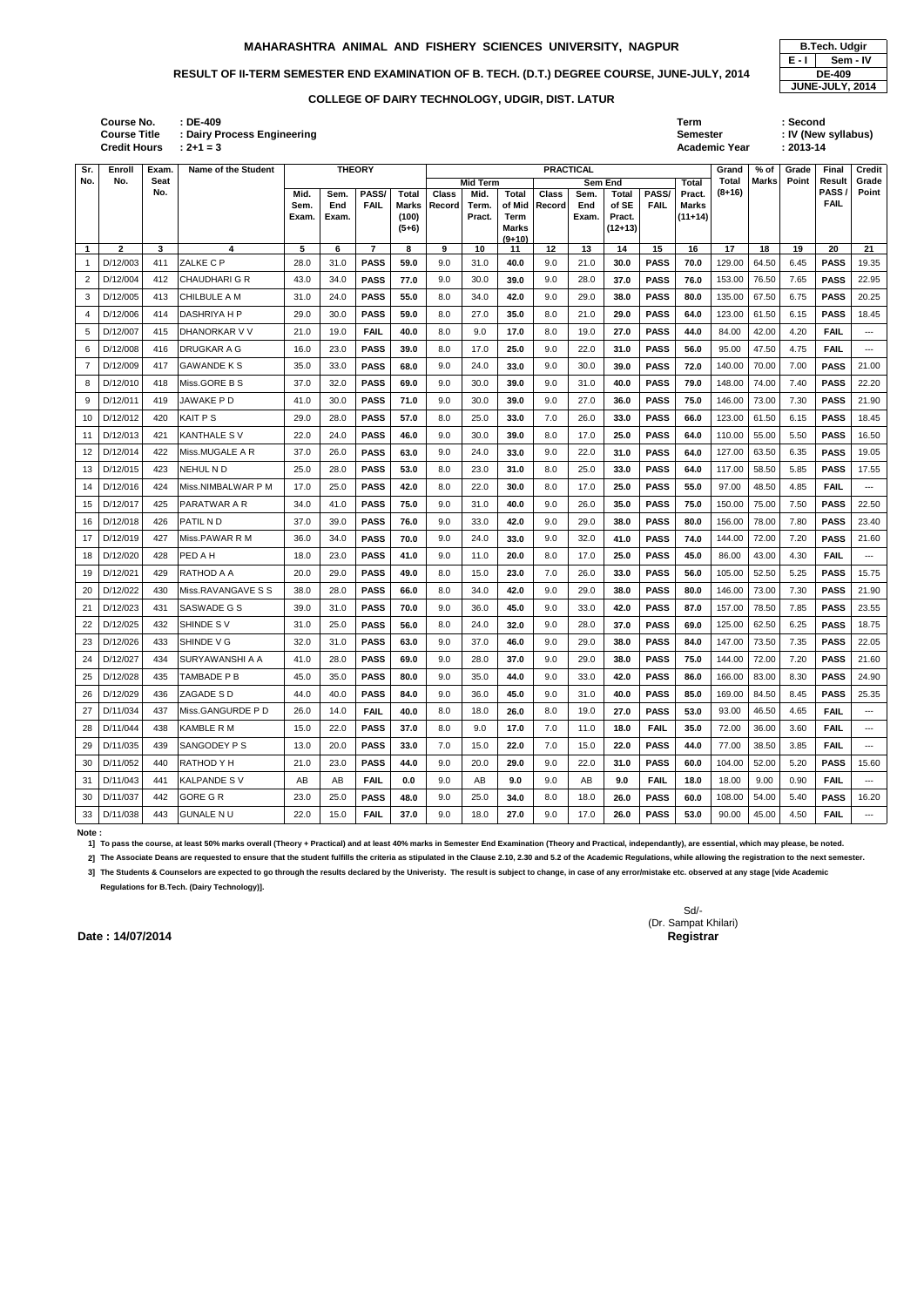# RESULT OF II-TERM SEMESTER END EXAMINATION OF B. TECH. (D.T.) DEGREE COURSE, JUNE-JULY, 2014 **DM-403**

**: 2+1 = 3 Academic Year : 2013-14**

| <b>Course No.</b>   | <b>DM-403</b>                                 | Term                 | Second              |
|---------------------|-----------------------------------------------|----------------------|---------------------|
| <b>Course Title</b> | · Starter Culture and Fermented Milk Products | Semester             | : IV (New syllabus) |
| <b>Credit Hours</b> | $: 2 + 1 = 3$                                 | <b>Academic Year</b> | 2013-14             |

| Sr.            | Enroll       | Exam. | Name of the Student    | <b>THEORY</b> |              |                      |                       |              |                 | <b>PRACTICAL</b>       |              |              |                |             |                           | Grand        | % of  | Grade | Final                | Credit               |
|----------------|--------------|-------|------------------------|---------------|--------------|----------------------|-----------------------|--------------|-----------------|------------------------|--------------|--------------|----------------|-------------|---------------------------|--------------|-------|-------|----------------------|----------------------|
| No.            | No.          | Seat  |                        |               |              |                      |                       |              | <b>Mid Term</b> |                        |              |              | Sem End        |             | Total                     | Total        | Marks | Point | Result               | Grade                |
|                |              | No.   |                        | Mid.          | Sem.         | PASS/<br><b>FAIL</b> | Total                 | <b>Class</b> | Mid.            | <b>Total</b><br>of Mid | <b>Class</b> | Sem.         | Total<br>of SE | PASS/       | Pract.                    | $(8+16)$     |       |       | PASS/<br><b>FAIL</b> | Point                |
|                |              |       |                        | Sem.<br>Exam. | End<br>Exam. |                      | <b>Marks</b><br>(100) | Record       | Term.<br>Pract. | Term                   | Record       | End<br>Exam. | Pract.         | <b>FAIL</b> | <b>Marks</b><br>$(11+14)$ |              |       |       |                      |                      |
|                |              |       |                        |               |              |                      | $(5+6)$               |              |                 | <b>Marks</b>           |              |              | $(12+13)$      |             |                           |              |       |       |                      |                      |
| $\mathbf{1}$   | $\mathbf{2}$ | 3     | 4                      | 5             | 6            | $\overline{7}$       | 8                     | 9            | 10              | $(9+10)$<br>11         | 12           | 13           | 14             | 15          | 16                        | 17           | 18    | 19    | 20                   | 21                   |
|                | D/12/003     | 411   | ZALKE C P              | 34.0          | 32.0         | <b>PASS</b>          | 66.0                  | 9.0          | 34.0            | 43.0                   | 7.0          | 31.0         | 38.0           | <b>PASS</b> | 81.0                      | 147.00       | 73.50 | 7.35  | <b>PASS</b>          | 22.05                |
| $\overline{2}$ | D/12/004     | 412   | <b>CHAUDHARI G R</b>   | 34.0          | 35.0         | <b>PASS</b>          | 69.0                  | 9.0          | 31.0            | 40.0                   | 7.0          | 27.0         | 34.0           | <b>PASS</b> | 74.0                      | 143.00       | 71.50 | 7.15  | <b>PASS</b>          | 21.45                |
| 3              | D/12/005     | 413   | <b>CHILBULE A M</b>    | 40.0          | 33.0         | <b>PASS</b>          | 73.0                  | 9.0          | 34.0            | 43.0                   | 8.0          | 34.0         | 42.0           | <b>PASS</b> | 85.0                      | 158.00       | 79.00 | 7.90  | <b>PASS</b>          | 23.70                |
|                | D/12/006     | 414   | DASHRIYA H P           | 41.0          | 35.0         | <b>PASS</b>          | 76.0                  | 8.0          | 31.0            | 39.0                   | 8.0          | 29.0         | 37.0           | <b>PASS</b> | 76.0                      | 152.00       | 76.00 | 7.60  | <b>PASS</b>          | 22.80                |
| 5              | D/12/007     | 415   | <b>DHANORKAR V V</b>   | 35.0          | 16.0         | <b>FAIL</b>          | 51.0                  | 8.0          | 28.0            | 36.0                   | 8.0          | 24.0         | 32.0           | <b>PASS</b> | 68.0                      | 119.00       | 59.50 | 5.95  | <b>FAIL</b>          | $\sim$ $\sim$        |
| 6              | D/12/008     | 416   | <b>DRUGKAR A G</b>     | 33.0          | 22.0         | <b>PASS</b>          | 55.0                  | 8.0          | 28.0            | 36.0                   | 8.0          | 25.0         | 33.0           | <b>PASS</b> | 69.0                      | 124.00       | 62.00 | 6.20  | <b>PASS</b>          | 18.60                |
| 7              | D/12/009     | 417   | <b>GAWANDE K S</b>     | 37.0          | 37.0         | <b>PASS</b>          | 74.0                  | 8.0          | 29.0            | 37.0                   | 7.0          | 30.0         | 37.0           | <b>PASS</b> | 74.0                      | 148.00       | 74.00 | 7.40  | <b>PASS</b>          | 22.20                |
| 8              | D/12/010     | 418   | Miss.GORE B S          | 40.0          | 29.0         | <b>PASS</b>          | 69.0                  | 9.0          | 35.0            | 44.0                   | 9.0          | 33.0         | 42.0           | <b>PASS</b> | 86.0                      | 155.00       | 77.50 | 7.75  | <b>PASS</b>          | 23.25                |
| 9              | D/12/011     | 419   | JAWAKE P D             | 34.0          | 24.0         | <b>PASS</b>          | 58.0                  | 9.0          | 32.0            | 41.0                   | 7.0          | 35.0         | 42.0           | <b>PASS</b> | 83.0                      | 141.00       | 70.50 | 7.05  | <b>PASS</b>          | 21.15                |
| 10             | D/12/012     | 420   | <b>KAIT PS</b>         | 41.0          | 34.0         | <b>PASS</b>          | 75.0                  | 9.0          | 32.0            | 41.0                   | 8.0          | 29.0         | 37.0           | <b>PASS</b> | 78.0                      | 153.00       | 76.50 | 7.65  | <b>PASS</b>          | 22.95                |
| 11             | D/12/013     | 421   | <b>KANTHALE SV</b>     | 36.0          | 27.0         | <b>PASS</b>          | 63.0                  | 9.0          | 32.0            | 41.0                   | 8.0          | 31.0         | 39.0           | <b>PASS</b> | 80.0                      | 143.00       | 71.50 | 7.15  | <b>PASS</b>          | 21.45                |
| 12             | D/12/014     | 422   | Miss.MUGALE A R        | 30.0          | 33.0         | <b>PASS</b>          | 63.0                  | 9.0          | 30.0            | 39.0                   | 9.0          | 32.0         | 41.0           | <b>PASS</b> | 80.0                      | 143.00       | 71.50 | 7.15  | <b>PASS</b>          | 21.45                |
| 13             | D/12/015     | 423   | NEHUL N D              | 36.0          | 24.0         | <b>PASS</b>          | 60.0                  | 8.0          | 29.0            | 37.0                   | 7.0          | 28.0         | 35.0           | <b>PASS</b> | 72.0                      | 132.00       | 66.00 | 6.60  | <b>PASS</b>          | 19.80                |
| 14             | D/12/016     | 424   | Miss.NIMBALWAR P M     | 30.0          | 31.0         | <b>PASS</b>          | 61.0                  | 8.0          | 31.0            | 39.0                   | 9.0          | 23.0         | 32.0           | <b>PASS</b> | 71.0                      | 132.00       | 66.00 | 6.60  | <b>PASS</b>          | 19.80                |
| 15             | D/12/017     | 425   | PARATWAR A R           | 36.0          | 26.0         | <b>PASS</b>          | 62.0                  | 9.0          | 31.0            | 40.0                   | 9.0          | 28.0         | 37.0           | <b>PASS</b> | 77.0                      | 139.00       | 69.50 | 6.95  | <b>PASS</b>          | 20.85                |
| 16             | D/12/018     | 426   | PATIL N D              | 42.0          | 33.0         | <b>PASS</b>          | 75.0                  | 9.0          | 31.0            | 40.0                   | 9.0          | 31.0         | 40.0           | <b>PASS</b> | 80.0                      | 155.00       | 77.50 | 7.75  | <b>PASS</b>          | 23.25                |
| 17             | D/12/019     | 427   | Miss.PAWAR R M         | 32.0          | 33.0         | <b>PASS</b>          | 65.0                  | 9.0          | 37.0            | 46.0                   | 8.0          | 24.0         | 32.0           | <b>PASS</b> | 78.0                      | 143.00       | 71.50 | 7.15  | <b>PASS</b>          | 21.45                |
| 18             | D/12/020     | 428   | PED A H                | 32.0          | 29.0         | <b>PASS</b>          | 61.0                  | 9.0          | 34.0            | 43.0                   | 8.0          | 26.0         | 34.0           | <b>PASS</b> | 77.0                      | 138.00       | 69.00 | 6.90  | <b>PASS</b>          | 20.70                |
| 19             | D/12/021     | 429   | RATHOD A A             | 26.0          | 30.0         | <b>PASS</b>          | 56.0                  | 9.0          | 32.0            | 41.0                   | 8.0          | 23.0         | 31.0           | <b>PASS</b> | 72.0                      | 128.00       | 64.00 | 6.40  | <b>PASS</b>          | 19.20                |
| 20             | D/12/022     | 430   | Miss.RAVANGAVE S S     | 33.0          | 29.0         | <b>PASS</b>          | 62.0                  | 9.0          | 32.0            | 41.0                   | 9.0          | 27.0         | 36.0           | <b>PASS</b> | 77.0                      | 139.00       | 69.50 | 6.95  | <b>PASS</b>          | 20.85                |
| 21             | D/12/023     | 431   | SASWADE G S            | 36.0          | 35.0         | <b>PASS</b>          | 71.0                  | 9.0          | 31.0            | 40.0                   | 9.0          | 27.0         | 36.0           | <b>PASS</b> | 76.0                      | 147.00       | 73.50 | 7.35  | <b>PASS</b>          | 22.05                |
| 22             | D/12/025     | 432   | SHINDE SV              | 36.0          | 25.0         | <b>PASS</b>          | 61.0                  | 9.0          | 32.0            | 41.0                   | 8.0          | 30.0         | 38.0           | <b>PASS</b> | 79.0                      | 140.00       | 70.00 | 7.00  | <b>PASS</b>          | 21.00                |
| 23             | D/12/026     | 433   | SHINDE V G             | 36.0          | 29.0         | <b>PASS</b>          | 65.0                  | 9.0          | 31.0            | 40.0                   | 8.0          | 27.0         | 35.0           | <b>PASS</b> | 75.0                      | 140.00       | 70.00 | 7.00  | <b>PASS</b>          | 21.00                |
|                | 24 D/12/027  | 434   | <b>SURYAWANSHI A A</b> | 35.0          | 28.0         | <b>PASS</b>          | 63.0                  | 9.0          | 33.0            | 42.0                   | 8.0          | 26.0         | 34.0           | <b>PASS</b> | 76.0                      | 139.00 69.50 |       | 6.95  | <b>PASS</b>          | 20.85                |
| 25             | D/12/028     | 435   | TAMBADE P B            | 39.0          | 41.0         | <b>PASS</b>          | 80.0                  | 9.0          | 36.0            | 45.0                   | 8.0          | 34.0         | 42.0           | <b>PASS</b> | 87.0                      | 167.00       | 83.50 | 8.35  | <b>PASS</b>          | 25.05                |
|                | 26 D/12/029  | 436   | ZAGADE S D             | 34.0          | 38.0         | <b>PASS</b>          | 72.0                  | 9.0          | 35.0            | 44.0                   | 9.0          | 30.0         | 39.0           | <b>PASS</b> | 83.0                      | 155.00       | 77.50 | 7.75  | <b>PASS</b>          | 23.25                |
| 27             | D/11/034     | 437   | Miss.GANGURDE P D      | 28.0          | 25.0         | <b>PASS</b>          | 53.0                  | 9.0          | 32.0            | 41.0                   | 9.0          | 26.0         | 35.0           | <b>PASS</b> | 76.0                      | 129.00       | 64.50 | 6.45  | <b>PASS</b>          | 19.35                |
| 28             | D/11/044     | 438   | <b>KAMBLE R M</b>      | 33.0          | 26.0         | <b>PASS</b>          | 59.0                  | 9.0          | 33.0            | 42.0                   | 8.0          | 24.0         | 32.0           | <b>PASS</b> | 74.0                      | 133.00       | 66.50 | 6.65  | <b>PASS</b>          | 19.95                |
| 29             | D/11/035     | 439   | SANGODEY P S           | 34.0          | 17.0         | <b>FAIL</b>          | 51.0                  | 9.0          | 33.0            | 42.0                   | 8.0          | 22.0         | 30.0           | <b>PASS</b> | 72.0                      | 123.00       | 61.50 | 6.15  | <b>FAIL</b>          | $\scriptstyle\cdots$ |
| 30             | D/11/037     | 442   | <b>GORE G R</b>        | 30.0          | 22.0         | <b>PASS</b>          | 52.0                  | 9.0          | 31.0            | 40.0                   | 8.0          | 28.0         | 36.0           | <b>PASS</b> | 76.0                      | 128.00       | 64.00 | 6.40  | <b>PASS</b>          | 19.20                |
|                | 31 D/11/058  | 444   | Miss.VARSHA RANI       | 36.0          | 28.0         | <b>PASS</b>          | 64.0                  | 9.0          | 34.0            | 43.0                   | 8.0          | 28.0         | 36.0           | <b>PASS</b> | 79.0                      | 143.00       | 71.50 | 7.15  | <b>PASS</b>          | 21.45                |

 $E - \Pi$ **JUNE-JULY, 2014 Sem - IV**

### **Note :**

**1] To pass the course, at least 50% marks overall (Theory + Practical) and at least 40% marks in Semester End Examination (Theory and Practical, independantly), are essential, which may please, be noted.**

2] The Associate Deans are requested to ensure that the student fulfills the criteria as stipulated in the Clause 2.10, 2.30 and 5.2 of the Academic Regulations, while allowing the registration to the next semester.

**3] The Students & Counselors are expected to go through the results declared by the Univeristy. The result is subject to change, in case of any error/mistake etc. observed at any stage [vide Academic Regulations for B.Tech. (Dairy Technology)].**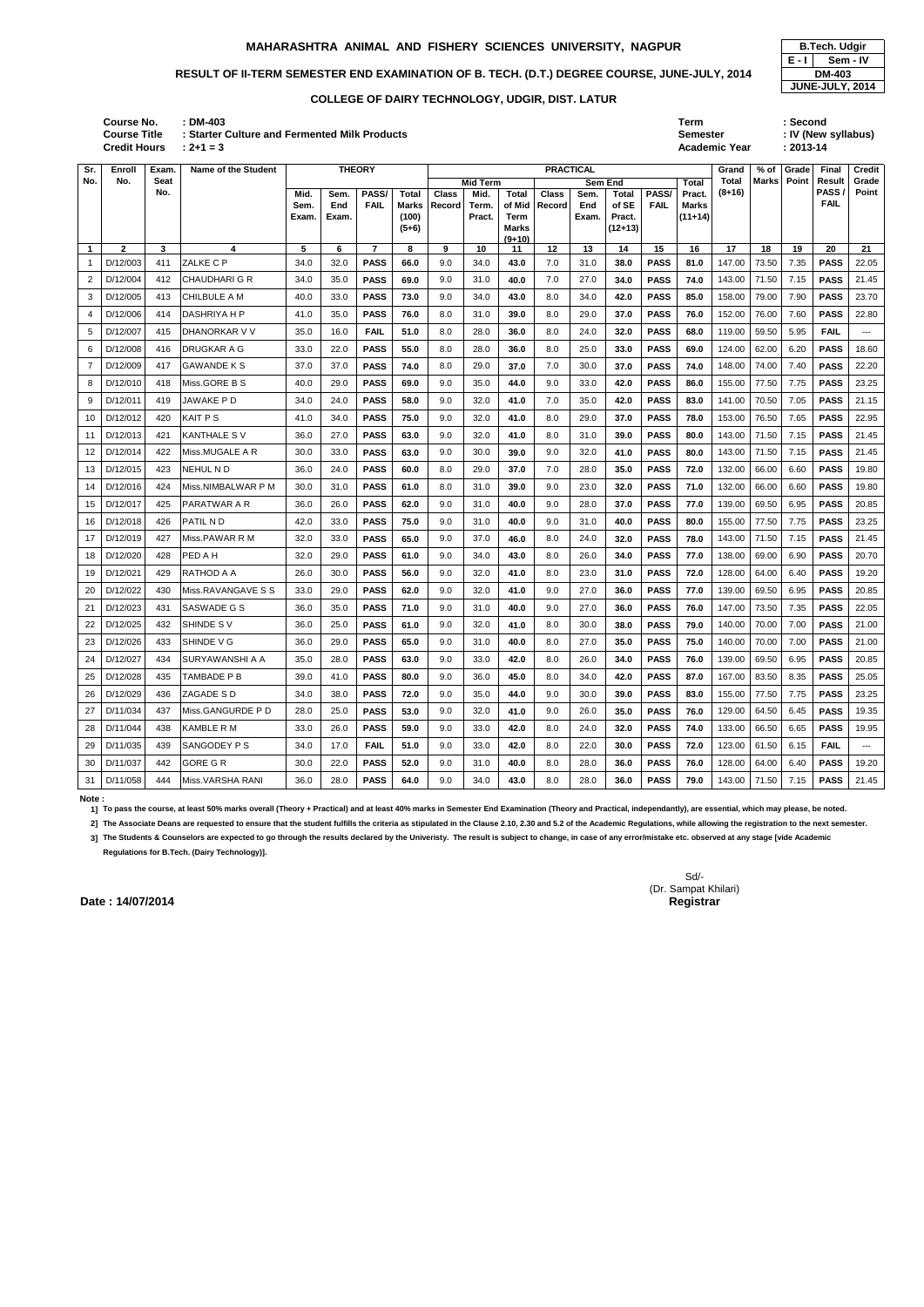| : DT-406                    | Term                 | : Second            |
|-----------------------------|----------------------|---------------------|
| : Condensed and Dried Milks | <b>Semester</b>      | : IV (New syllabus) |
| $: 3 + 2 = 5$               | <b>Academic Year</b> | $: 2013 - 14$       |

|                 | B.Tech. Udqir |  |  |  |  |  |  |  |  |  |
|-----------------|---------------|--|--|--|--|--|--|--|--|--|
| E - I           | Sem - IV      |  |  |  |  |  |  |  |  |  |
|                 | DT-406        |  |  |  |  |  |  |  |  |  |
| JUNE-JULY, 2014 |               |  |  |  |  |  |  |  |  |  |

| Sr.         | Enroll       | Exam.       | Name of the Student |              | <b>THEORY</b> |                      |                              |                        | <b>PRACTICAL</b> |                        |                        |             |                       |                      | Grand                  | % of                     | Grade        | Final | <b>Credit</b>  |                |
|-------------|--------------|-------------|---------------------|--------------|---------------|----------------------|------------------------------|------------------------|------------------|------------------------|------------------------|-------------|-----------------------|----------------------|------------------------|--------------------------|--------------|-------|----------------|----------------|
| No.         | No.          | Seat<br>No. |                     |              |               |                      |                              |                        | <b>Mid Term</b>  |                        |                        | Sem End     |                       |                      | Total                  | <b>Total</b><br>$(8+16)$ | <b>Marks</b> | Point | Result<br>PASS | Grade<br>Point |
|             |              |             |                     | Mid.<br>Sem. | Sem.<br>End   | PASS/<br><b>FAIL</b> | <b>Total</b><br><b>Marks</b> | <b>Class</b><br>Record | Mid.<br>Term.    | <b>Total</b><br>of Mid | <b>Class</b><br>Record | Sem.<br>End | <b>Total</b><br>of SE | PASS/<br><b>FAIL</b> | Pract.<br><b>Marks</b> |                          |              |       | <b>FAIL</b>    |                |
|             |              |             |                     | Exam.        | Exam.         |                      | (100)                        |                        | Pract.           | Term                   |                        | Exam.       | Pract.                |                      | $(11+14)$              |                          |              |       |                |                |
|             |              |             |                     |              |               |                      | $(5+6)$                      |                        |                  | <b>Marks</b>           |                        |             | $(12+13)$             |                      |                        |                          |              |       |                |                |
| $\mathbf 1$ | $\mathbf{2}$ | 3           | 4                   | 5            | 6             | $\overline{7}$       | 8                            | 9                      | 10               | $(9+10)$<br>11         | 12                     | 13          | 14                    | 15                   | 16                     | 17                       | 18           | 19    | 20             | 21             |
|             | D/12/003     | 411         | ZALKE C P           | 28.0         | 34.0          | <b>PASS</b>          | 62.0                         | 9.0                    | 28.0             | 37.0                   | 8.0                    | 38.0        | 46.0                  | <b>PASS</b>          | 83.0                   | 145.00                   | 72.50        | 7.25  | <b>PASS</b>    | 36.25          |
| 2           | D/12/004     | 412         | CHAUDHARI G R       | 32.0         | 44.0          | <b>PASS</b>          | 76.0                         | 9.0                    | 27.0             | 36.0                   | 8.0                    | 32.0        | 40.0                  | <b>PASS</b>          | 76.0                   | 152.00                   | 76.00        | 7.60  | <b>PASS</b>    | 38.00          |
| 3           | D/12/005     | 413         | CHILBULE A M        | 33.0         | 38.0          | <b>PASS</b>          | 71.0                         | 9.0                    | 30.0             | 39.0                   | 8.0                    | 35.0        | 43.0                  | <b>PASS</b>          | 82.0                   | 153.00                   | 76.50        | 7.65  | <b>PASS</b>    | 38.25          |
| 4           | D/12/006     | 414         | DASHRIYA H P        | 29.0         | 39.0          | <b>PASS</b>          | 68.0                         | 9.0                    | 31.0             | 40.0                   | 9.0                    | 35.0        | 44.0                  | <b>PASS</b>          | 84.0                   | 152.00                   | 76.00        | 7.60  | <b>PASS</b>    | 38.00          |
|             | D/12/007     | 415         | DHANORKAR V V       | 21.0         | 22.0          | <b>PASS</b>          | 43.0                         | 8.0                    | 21.0             | 29.0                   | 7.0                    | 28.0        | 35.0                  | <b>PASS</b>          | 64.0                   | 107.00                   | 53.50        | 5.35  | <b>PASS</b>    | 26.75          |
| 6           | D/12/008     | 416         | DRUGKAR A G         | 20.0         | 23.0          | <b>PASS</b>          | 43.0                         | 8.0                    | 25.0             | 33.0                   | 7.0                    | 26.0        | 33.0                  | <b>PASS</b>          | 66.0                   | 109.00                   | 54.50        | 5.45  | <b>PASS</b>    | 27.25          |
| 7           | D/12/009     | 417         | <b>GAWANDE K S</b>  | 28.0         | 35.0          | <b>PASS</b>          | 63.0                         | 9.0                    | 32.0             | 41.0                   | 9.0                    | 32.0        | 41.0                  | <b>PASS</b>          | 82.0                   | 145.00                   | 72.50        | 7.25  | <b>PASS</b>    | 36.25          |
| 8           | D/12/010     | 418         | Miss.GORE B S       | 32.0         | 35.0          | <b>PASS</b>          | 67.0                         | 9.0                    | 33.0             | 42.0                   | 9.0                    | 35.0        | 44.0                  | <b>PASS</b>          | 86.0                   | 153.00                   | 76.50        | 7.65  | <b>PASS</b>    | 38.25          |
| 9           | D/12/011     | 419         | JAWAKE P D          | 25.0         | 30.0          | <b>PASS</b>          | 55.0                         | 9.0                    | 30.0             | 39.0                   | 8.0                    | 33.0        | 41.0                  | <b>PASS</b>          | 80.0                   | 135.00                   | 67.50        | 6.75  | <b>PASS</b>    | 33.75          |
| 10          | D/12/012     | 420         | KAIT P S            | 22.0         | 28.0          | <b>PASS</b>          | 50.0                         | 9.0                    | 28.0             | 37.0                   | 8.0                    | 33.0        | 41.0                  | <b>PASS</b>          | 78.0                   | 128.00                   | 64.00        | 6.40  | <b>PASS</b>    | 32.00          |
| 11          | D/12/013     | 421         | <b>KANTHALE SV</b>  | 26.0         | 37.0          | <b>PASS</b>          | 63.0                         | 8.0                    | 28.0             | 36.0                   | 9.0                    | 31.0        | 40.0                  | <b>PASS</b>          | 76.0                   | 139.00                   | 69.50        | 6.95  | <b>PASS</b>    | 34.75          |
| 12          | D/12/014     | 422         | Miss.MUGALE A R     | 40.0         | 33.0          | <b>PASS</b>          | 73.0                         | 10.0                   | 35.0             | 45.0                   | 10.0                   | 36.0        | 46.0                  | <b>PASS</b>          | 91.0                   | 164.00                   | 82.00        | 8.20  | <b>PASS</b>    | 41.00          |
| 13          | D/12/015     | 423         | <b>NEHUL ND</b>     | 27.0         | 24.0          | <b>PASS</b>          | 51.0                         | 9.0                    | 28.0             | 37.0                   | 9.0                    | 33.0        | 42.0                  | <b>PASS</b>          | 79.0                   | 130.00                   | 65.00        | 6.50  | <b>PASS</b>    | 32.50          |
| 14          | D/12/016     | 424         | Miss.NIMBALWAR P M  | 24.0         | 29.0          | <b>PASS</b>          | 53.0                         | 8.0                    | 29.0             | 37.0                   | 8.0                    | 21.0        | 29.0                  | <b>PASS</b>          | 66.0                   | 119.00                   | 59.50        | 5.95  | <b>PASS</b>    | 29.75          |
| 15          | D/12/017     | 425         | PARATWAR A R        | 31.0         | 35.0          | <b>PASS</b>          | 66.0                         | 8.0                    | 32.0             | 40.0                   | 9.0                    | 32.0        | 41.0                  | <b>PASS</b>          | 81.0                   | 147.00                   | 73.50        | 7.35  | <b>PASS</b>    | 36.75          |
| 16          | D/12/018     | 426         | PATIL N D           | 35.0         | 41.0          | <b>PASS</b>          | 76.0                         | 10.0                   | 35.0             | 45.0                   | 10.0                   | 34.0        | 44.0                  | <b>PASS</b>          | 89.0                   | 165.00                   | 82.50        | 8.25  | <b>PASS</b>    | 41.25          |
| 17          | D/12/019     | 427         | Miss.PAWAR R M      | 35.0         | 29.0          | <b>PASS</b>          | 64.0                         | 9.0                    | 33.0             | 42.0                   | 9.0                    | 34.0        | 43.0                  | <b>PASS</b>          | 85.0                   | 149.00                   | 74.50        | 7.45  | <b>PASS</b>    | 37.25          |
| 18          | D/12/020     | 428         | PED A H             | 23.0         | 20.0          | <b>PASS</b>          | 43.0                         | 8.0                    | 20.0             | 28.0                   | 8.0                    | 29.0        | 37.0                  | <b>PASS</b>          | 65.0                   | 108.00                   | 54.00        | 5.40  | <b>PASS</b>    | 27.00          |
| 19          | D/12/021     | 429         | RATHOD A A          | 30.0         | 30.0          | <b>PASS</b>          | 60.0                         | 8.0                    | 25.0             | 33.0                   | 8.0                    | 31.0        | 39.0                  | <b>PASS</b>          | 72.0                   | 132.00                   | 66.00        | 6.60  | <b>PASS</b>    | 33.00          |
| 20          | D/12/022     | 430         | Miss.RAVANGAVE S S  | 33.0         | 30.0          | <b>PASS</b>          | 63.0                         | 9.0                    | 28.0             | 37.0                   | 8.0                    | 34.0        | 42.0                  | <b>PASS</b>          | 79.0                   | 142.00                   | 71.00        | 7.10  | <b>PASS</b>    | 35.50          |
| 21          | D/12/023     | 431         | SASWADE G S         | 37.0         | 37.0          | <b>PASS</b>          | 74.0                         | 9.0                    | 30.0             | 39.0                   | 8.0                    | 37.0        | 45.0                  | <b>PASS</b>          | 84.0                   | 158.00                   | 79.00        | 7.90  | <b>PASS</b>    | 39.50          |
| 22          | D/12/025     | 432         | SHINDE SV           | 32.0         | 34.0          | <b>PASS</b>          | 66.0                         | 9.0                    | 28.0             | 37.0                   | 9.0                    | 36.0        | 45.0                  | <b>PASS</b>          | 82.0                   | 148.00                   | 74.00        | 7.40  | <b>PASS</b>    | 37.00          |
| 23          | D/12/026     | 433         | SHINDE V G          | 35.0         | 29.0          | <b>PASS</b>          | 64.0                         | 9.0                    | 29.0             | 38.0                   | 8.0                    | 29.0        | 37.0                  | <b>PASS</b>          | 75.0                   | 139.00                   | 69.50        | 6.95  | <b>PASS</b>    | 34.75          |
|             | 24 D/12/027  | 434         | SURYAWANSHI A A     | 38.0         | 33.0          | <b>PASS</b>          | 71.0                         | 9.0                    | 29.0             | 38.0                   | 9.0                    | 37.0        | 46.0                  | <b>PASS</b>          | 84.0                   | 155.00 77.50             |              | 7.75  | <b>PASS</b>    | 38.75          |
|             | 25 D/12/028  | 435         | TAMBADE P B         | 44.0         | 42.0          | <b>PASS</b>          | 86.0                         | 10.0                   | 36.0             | 46.0                   | 10.0                   | 37.0        | 47.0                  | <b>PASS</b>          | 93.0                   | 179.00                   | 89.50        | 8.95  | <b>PASS</b>    | 44.75          |
|             | 26 D/12/029  | 436         | ZAGADE S D          | 41.0         | 40.0          | <b>PASS</b>          | 81.0                         | 10.0                   | 35.0             | 45.0                   | 10.0                   | 38.0        | 48.0                  | <b>PASS</b>          | 93.0                   | 174.00                   | 87.00        | 8.70  | <b>PASS</b>    | 43.50          |
|             | 27 D/11/034  | 437         | Miss.GANGURDE P D   | 20.0         | 21.0          | <b>PASS</b>          | 41.0                         | 9.0                    | 25.0             | 34.0                   | 7.0                    | 31.0        | 38.0                  | <b>PASS</b>          | 72.0                   | 113.00                   | 56.50        | 5.65  | <b>PASS</b>    | 28.25          |
|             | 28 D/11/044  | 438         | KAMBLE R M          | 25.0         | 26.0          | <b>PASS</b>          | 51.0                         | 9.0                    | 26.0             | 35.0                   | 7.0                    | 30.0        | 37.0                  | <b>PASS</b>          | 72.0                   | 123.00                   | 61.50        | 6.15  | <b>PASS</b>    | 30.75          |
|             | 29 D/11/035  | 439         | SANGODEY P S        | 26.0         | 26.0          | <b>PASS</b>          | 52.0                         | 8.0                    | 21.0             | 29.0                   | 9.0                    | 27.0        | 36.0                  | <b>PASS</b>          | 65.0                   | 117.00                   | 58.50        | 5.85  | <b>PASS</b>    | 29.25          |

### **Note :**

**1] To pass the course, at least 50% marks overall (Theory + Practical) and at least 40% marks in Semester End Examination (Theory and Practical, independantly), are essential, which may please, be noted.**

2] The Associate Deans are requested to ensure that the student fulfills the criteria as stipulated in the Clause 2.10, 2.30 and 5.2 of the Academic Regulations, while allowing the registration to the next semester.

**3] The Students & Counselors are expected to go through the results declared by the Univeristy. The result is subject to change, in case of any error/mistake etc. observed at any stage [vide Academic Regulations for B.Tech. (Dairy Technology)].**

> Sd/- (Dr. Sampat Khilari)

**Date : 14/07/2014** Registrar

**Credit Hours Course No. Course Title : Condensed and Dried Milks**

### **COLLEGE OF DAIRY TECHNOLOGY, UDGIR, DIST. LATUR**

### **MAHARASHTRA ANIMAL AND FISHERY SCIENCES UNIVERSITY, NAGPUR B.Tech. Udgir**

# RESULT OF II-TERM SEMESTER END EXAMINATION OF B. TECH. (D.T.) DEGREE COURSE, JUNE-JULY, 2014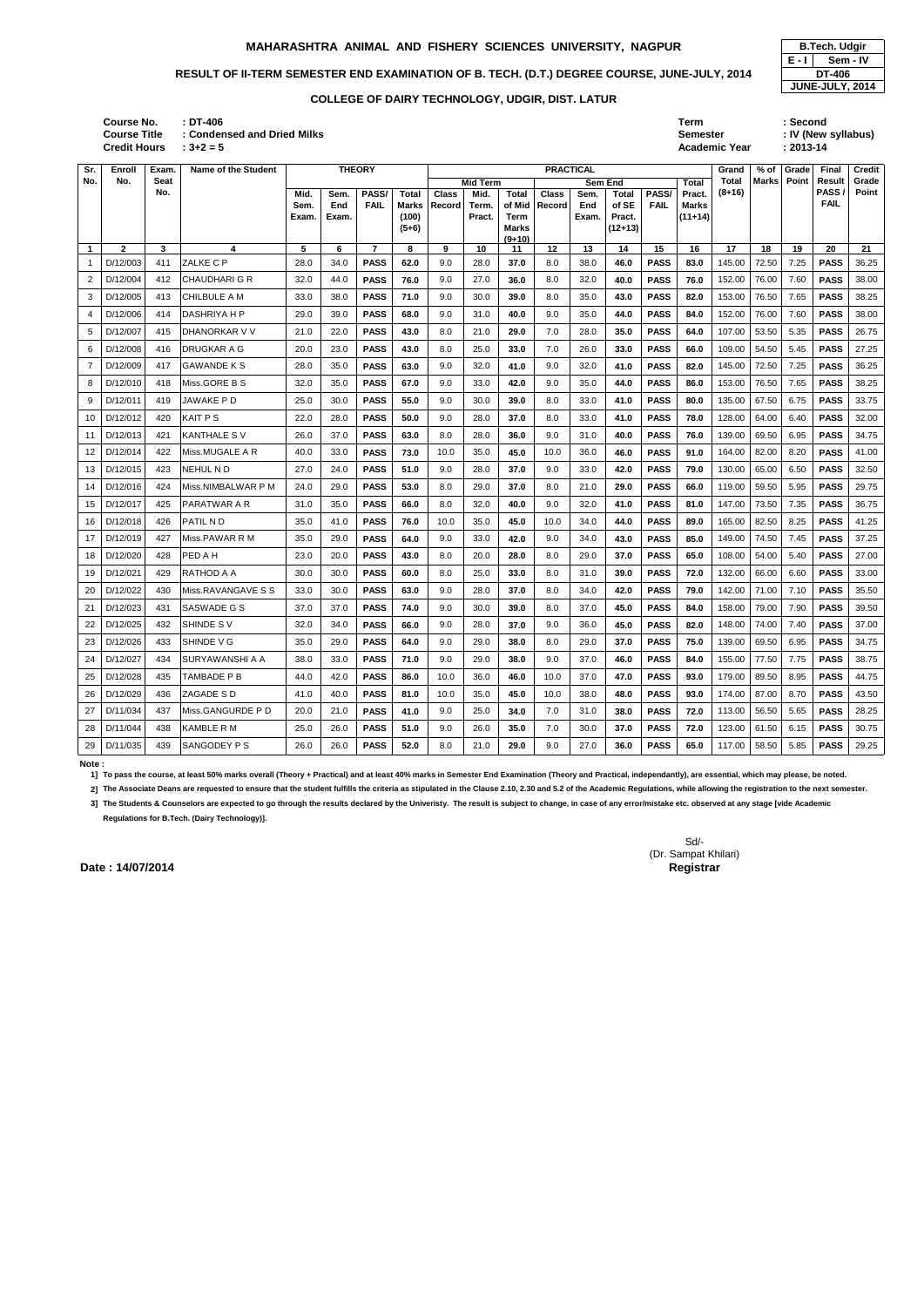| : DT-407                        | Term                 | :Second             |
|---------------------------------|----------------------|---------------------|
| <b>By Products Technology</b> : | <b>Semester</b>      | : IV (New syllabus) |
| $: 3 + 1 = 4$                   | <b>Academic Year</b> | $: 2013 - 14$       |
|                                 |                      |                     |

**Credit Hours Course No. Course Title : By Produc** 

|         | <b>B.Tech. Udgir</b>   |
|---------|------------------------|
| $E - I$ | Sem - IV               |
|         | DT-407                 |
|         | <b>JUNE-JULY, 2014</b> |

### **Note :**

**1] To pass the course, at least 50% marks overall (Theory + Practical) and at least 40% marks in Semester End Examination (Theory and Practical, independantly), are essential, which may please, be noted.**

2] The Associate Deans are requested to ensure that the student fulfills the criteria as stipulated in the Clause 2.10, 2.30 and 5.2 of the Academic Regulations, while allowing the registration to the next semester.

| Sr.          | Enroll       | Exam. | Name of the Student    |       |       | <b>THEORY</b>  |                  |              |                 |                      | <b>PRACTICAL</b> |       |                     |             |              | Grand  | % of         | Grade | Final               | <b>Credit</b>            |
|--------------|--------------|-------|------------------------|-------|-------|----------------|------------------|--------------|-----------------|----------------------|------------------|-------|---------------------|-------------|--------------|--------|--------------|-------|---------------------|--------------------------|
| No.          | No.          | Seat  |                        |       |       |                |                  |              | <b>Mid Term</b> |                      |                  |       | <b>Sem End</b>      |             | Total        | Total  | <b>Marks</b> | Point | Result              | Grade                    |
|              |              | No.   |                        | Mid.  | Sem.  | PASS/          | <b>Total</b>     | <b>Class</b> | Mid.            | <b>Total</b>         | <b>Class</b>     | Sem.  | Total               | PASS/       | Pract.       | (8+16) |              |       | PASS<br><b>FAIL</b> | Point                    |
|              |              |       |                        | Sem.  | End   | <b>FAIL</b>    | <b>Marks</b>     | Record       | Term.           | of Mid               | Record           | End   | of SE               | <b>FAIL</b> | <b>Marks</b> |        |              |       |                     |                          |
|              |              |       |                        | Exam. | Exam. |                | (100)<br>$(5+6)$ |              | Pract.          | Term<br><b>Marks</b> |                  | Exam. | Pract.<br>$(12+13)$ |             | $(11+14)$    |        |              |       |                     |                          |
|              |              |       |                        |       |       |                |                  |              |                 | $(9+10)$             |                  |       |                     |             |              |        |              |       |                     |                          |
| $\mathbf{1}$ | $\mathbf{2}$ | 3     | 4                      | 5     | 6     | $\overline{7}$ | 8                | 9            | 10              | 11                   | 12               | 13    | 14                  | 15          | 16           | 17     | 18           | 19    | 20                  | 21                       |
| $\mathbf{1}$ | D/12/003     | 411   | ZALKE C P              | 39.0  | 38.0  | PASS           | 77.0             | 8.0          | 32.0            | 40.0                 | 8.0              | 27.0  | 35.0                | <b>PASS</b> | 75.0         | 152.00 | 76.00        | 7.60  | <b>PASS</b>         | 30.40                    |
| 2            | D/12/004     | 412   | CHAUDHARI G R          | 35.0  | 33.0  | <b>PASS</b>    | 68.0             | 7.0          | 34.0            | 41.0                 | 8.0              | 30.0  | 38.0                | <b>PASS</b> | 79.0         | 147.00 | 73.50        | 7.35  | <b>PASS</b>         | 29.40                    |
| 3            | D/12/005     | 413   | <b>CHILBULE A M</b>    | 40.0  | 30.0  | <b>PASS</b>    | 70.0             | 8.0          | 33.0            | 41.0                 | 9.0              | 29.0  | 38.0                | <b>PASS</b> | 79.0         | 149.00 | 74.50        | 7.45  | <b>PASS</b>         | 29.80                    |
| 4            | D/12/006     | 414   | <b>DASHRIYA H P</b>    | 31.0  | 29.0  | <b>PASS</b>    | 60.0             | 8.0          | 31.0            | 39.0                 | 8.0              | 30.0  | 38.0                | <b>PASS</b> | 77.0         | 137.00 | 68.50        | 6.85  | <b>PASS</b>         | 27.40                    |
| 5            | D/12/007     | 415   | DHANORKAR V V          | 24.0  | 22.0  | <b>PASS</b>    | 46.0             | 8.0          | 30.0            | 38.0                 | 8.0              | 25.0  | 33.0                | <b>PASS</b> | 71.0         | 117.00 | 58.50        | 5.85  | <b>PASS</b>         | 23.40                    |
| 6            | D/12/008     | 416   | <b>DRUGKAR A G</b>     | 23.0  | 27.0  | <b>PASS</b>    | 50.0             | 8.0          | 31.0            | 39.0                 | 8.0              | 25.0  | 33.0                | <b>PASS</b> | 72.0         | 122.00 | 61.00        | 6.10  | <b>PASS</b>         | 24.40                    |
| 7            | D/12/009     | 417   | GAWANDE K S            | 33.0  | 35.0  | <b>PASS</b>    | 68.0             | 8.0          | 29.0            | 37.0                 | 9.0              | 31.0  | 40.0                | <b>PASS</b> | 77.0         | 145.00 | 72.50        | 7.25  | <b>PASS</b>         | 29.00                    |
| 8            | D/12/010     | 418   | Miss.GORE B S          | 42.0  | 38.0  | <b>PASS</b>    | 80.0             | 8.0          | 35.0            | 43.0                 | 8.0              | 32.0  | 40.0                | <b>PASS</b> | 83.0         | 163.00 | 81.50        | 8.15  | <b>PASS</b>         | 32.60                    |
| 9            | D/12/011     | 419   | JAWAKE P D             | 29.0  | 39.0  | <b>PASS</b>    | 68.0             | 8.0          | 29.0            | 37.0                 | 8.0              | 25.0  | 33.0                | <b>PASS</b> | 70.0         | 138.00 | 69.00        | 6.90  | <b>PASS</b>         | 27.60                    |
| 10           | D/12/012     | 420   | <b>KAIT PS</b>         | 29.0  | 24.0  | <b>PASS</b>    | 53.0             | 7.0          | 33.0            | 40.0                 | 9.0              | 21.0  | 30.0                | <b>PASS</b> | 70.0         | 123.00 | 61.50        | 6.15  | <b>PASS</b>         | 24.60                    |
| 11           | D/12/013     | 421   | KANTHALE S V           | 33.0  | 29.0  | <b>PASS</b>    | 62.0             | 8.0          | 33.0            | 41.0                 | 9.0              | 25.0  | 34.0                | <b>PASS</b> | 75.0         | 137.00 | 68.50        | 6.85  | <b>PASS</b>         | 27.40                    |
| 12           | D/12/014     | 422   | Miss.MUGALE A R        | 47.0  | 35.0  | <b>PASS</b>    | 82.0             | 8.0          | 35.0            | 43.0                 | 9.0              | 33.0  | 42.0                | <b>PASS</b> | 85.0         | 167.00 | 83.50        | 8.35  | <b>PASS</b>         | 33.40                    |
| 13           | D/12/015     | 423   | NEHUL N D              | 35.0  | 26.0  | <b>PASS</b>    | 61.0             | 7.0          | 31.0            | 38.0                 | 8.0              | 27.0  | 35.0                | <b>PASS</b> | 73.0         | 134.00 | 67.00        | 6.70  | <b>PASS</b>         | 26.80                    |
| 14           | D/12/016     | 424   | Miss.NIMBALWAR P M     | 24.0  | 17.0  | <b>FAIL</b>    | 41.0             | 7.0          | 25.0            | 32.0                 | 7.0              | 22.0  | 29.0                | <b>PASS</b> | 61.0         | 102.00 | 51.00        | 5.10  | <b>FAIL</b>         | $\overline{\phantom{a}}$ |
| 15           | D/12/017     | 425   | PARATWAR A R           | 43.0  | 34.0  | <b>PASS</b>    | 77.0             | 7.0          | 32.0            | 39.0                 | 9.0              | 31.0  | 40.0                | <b>PASS</b> | 79.0         | 156.00 | 78.00        | 7.80  | <b>PASS</b>         | 31.20                    |
| 16           | D/12/018     | 426   | PATIL N D              | 41.0  | 39.0  | <b>PASS</b>    | 80.0             | 8.0          | 33.0            | 41.0                 | 9.0              | 31.0  | 40.0                | <b>PASS</b> | 81.0         | 161.00 | 80.50        | 8.05  | <b>PASS</b>         | 32.20                    |
| 17           | D/12/019     | 427   | Miss.PAWAR R M         | 34.0  | 35.0  | <b>PASS</b>    | 69.0             | 8.0          | 31.0            | 39.0                 | 9.0              | 29.0  | 38.0                | <b>PASS</b> | 77.0         | 146.00 | 73.00        | 7.30  | <b>PASS</b>         | 29.20                    |
| 18           | D/12/020     | 428   | PED A H                | 12.0  | 20.0  | <b>PASS</b>    | 32.0             | 7.0          | 24.0            | 31.0                 | 9.0              | 28.0  | 37.0                | <b>PASS</b> | 68.0         | 100.00 | 50.00        | 5.00  | <b>PASS</b>         | 20.00                    |
| 19           | D/12/021     | 429   | RATHOD A A             | 28.0  | 22.0  | <b>PASS</b>    | 50.0             | 7.0          | 26.0            | 33.0                 | 8.0              | 30.0  | 38.0                | <b>PASS</b> | 71.0         | 121.00 | 60.50        | 6.05  | <b>PASS</b>         | 24.20                    |
| 20           | D/12/022     | 430   | Miss.RAVANGAVE S S     | 40.0  | 31.0  | <b>PASS</b>    | 71.0             | 8.0          | 26.0            | 34.0                 | 8.0              | 27.0  | 35.0                | <b>PASS</b> | 69.0         | 140.00 | 70.00        | 7.00  | <b>PASS</b>         | 28.00                    |
| 21           | D/12/023     | 431   | SASWADE G S            | 34.0  | 34.0  | <b>PASS</b>    | 68.0             | 8.0          | 32.0            | 40.0                 | 9.0              | 34.0  | 43.0                | <b>PASS</b> | 83.0         | 151.00 | 75.50        | 7.55  | <b>PASS</b>         | 30.20                    |
| 22           | D/12/025     | 432   | SHINDE SV              | 23.0  | 36.0  | <b>PASS</b>    | 59.0             | 7.0          | 30.0            | 37.0                 | 8.0              | 27.0  | 35.0                | <b>PASS</b> | 72.0         | 131.00 | 65.50        | 6.55  | <b>PASS</b>         | 26.20                    |
| 23           | D/12/026     | 433   | SHINDE V G             | 30.0  | 27.0  | <b>PASS</b>    | 57.0             | 8.0          | 32.0            | 40.0                 | 8.0              | 32.0  | 40.0                | <b>PASS</b> | 80.0         | 137.00 | 68.50        | 6.85  | <b>PASS</b>         | 27.40                    |
|              | 24 D/12/027  | 434   | <b>SURYAWANSHI A A</b> | 33.0  | 32.0  | <b>PASS</b>    | 65.0             | 7.0          | 32.0            | 39.0                 | 9.0              | 28.0  | 37.0                | <b>PASS</b> | 76.0         | 141.00 | 70.50 7.05   |       | <b>PASS</b>         | 28.20                    |
| 25           | D/12/028     | 435   | TAMBADE P B            | 48.0  | 46.0  | <b>PASS</b>    | 94.0             | 8.0          | 36.0            | 44.0                 | 9.0              | 37.0  | 46.0                | <b>PASS</b> | 90.0         | 184.00 | 92.00        | 9.20  | <b>PASS</b>         | 36.80                    |
| 26           | D/12/029     | 436   | ZAGADE S D             | 46.0  | 42.0  | <b>PASS</b>    | 88.0             | 8.0          | 34.0            | 42.0                 | 9.0              | 37.0  | 46.0                | <b>PASS</b> | 88.0         | 176.00 | 88.00        | 8.80  | <b>PASS</b>         | 35.20                    |
| 27           | D/11/034     | 437   | Miss.GANGURDE P D      | 22.0  | 22.0  | <b>PASS</b>    | 44.0             | 7.0          | 28.0            | 35.0                 | 8.0              | 25.0  | 33.0                | <b>PASS</b> | 68.0         | 112.00 | 56.00        | 5.60  | <b>PASS</b>         | 22.40                    |
| 28           | D/11/044     | 438   | KAMBLE R M             | 20.0  | 17.0  | <b>FAIL</b>    | 37.0             | 7.0          | 22.0            | 29.0                 | 8.0              | 23.0  | 31.0                | <b>PASS</b> | 60.0         | 97.00  | 48.50        | 4.85  | <b>FAIL</b>         | $\qquad \qquad - -$      |
| 29           | D/11/035     | 439   | SANGODEY P S           | 20.0  | 13.0  | <b>FAIL</b>    | 33.0             | 7.0          | 24.0            | 31.0                 | 8.0              | 21.0  | 29.0                | <b>PASS</b> | 60.0         | 93.00  | 46.50        | 4.65  | <b>FAIL</b>         | $\sim$                   |
| 30           | D/11/043     | 441   | KALPANDE S V           | AB    | AB    | <b>FAIL</b>    | 0.0              | 9.0          | AB              | 9.0                  | 9.0              | AB    | 9.0                 | <b>FAIL</b> | 18.0         | 18.00  | 9.00         | 0.90  | <b>FAIL</b>         | $\sim$ $\sim$ $\sim$     |
|              | 31 D/11/038  | 443   | <b>GUNALE N U</b>      | 22.0  | 15.0  | <b>FAIL</b>    | 37.0             | 9.0          | 29.0            | 38.0                 | 8.0              | 25.0  | 33.0                | <b>PASS</b> | 71.0         | 108.00 | 54.00        | 5.40  | <b>FAIL</b>         | $\scriptstyle \cdots$    |

**3] The Students & Counselors are expected to go through the results declared by the Univeristy. The result is subject to change, in case of any error/mistake etc. observed at any stage [vide Academic Regulations for B.Tech. (Dairy Technology)].**

### **MAHARASHTRA ANIMAL AND FISHERY SCIENCES UNIVERSITY, NAGPUR B.Tech. Udgir**

# RESULT OF II-TERM SEMESTER END EXAMINATION OF B. TECH. (D.T.) DEGREE COURSE, JUNE-JULY, 2014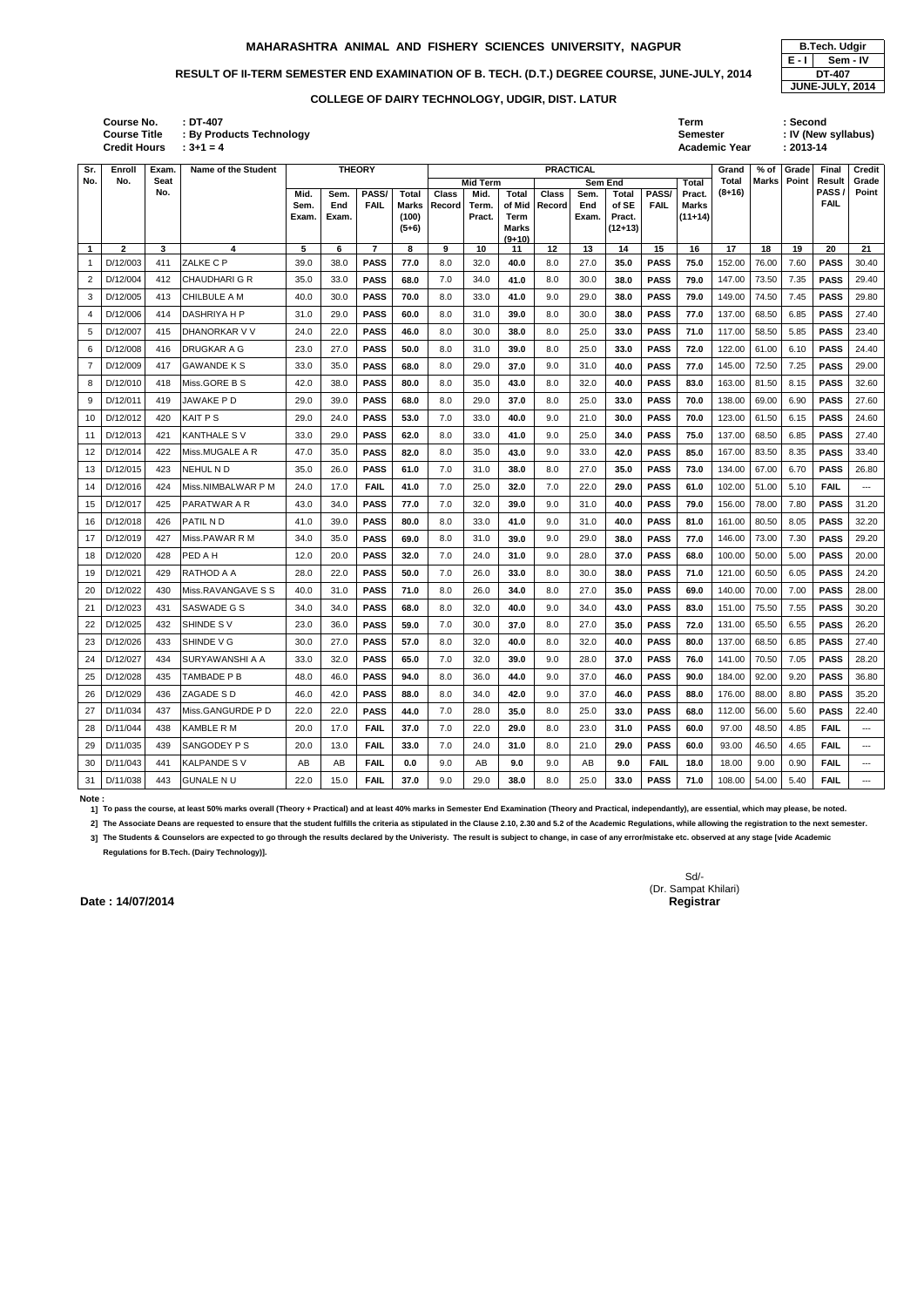**: DT-408 Term : Second Semester : IV (New syllabus)**

| Sr.            | Enroll       | <b>Exam</b> | Name of the Student  |               |              | <b>THEORY</b>  |                       |              |                 |                | <b>PRACTICAL</b> |              |                 |             |                           | Grand        | % of  | Grade | Final                      | <b>Credit</b> |
|----------------|--------------|-------------|----------------------|---------------|--------------|----------------|-----------------------|--------------|-----------------|----------------|------------------|--------------|-----------------|-------------|---------------------------|--------------|-------|-------|----------------------------|---------------|
| No.            | No.          | Seat        |                      |               |              |                |                       |              | <b>Mid Term</b> |                |                  | Sem End      |                 |             | Total                     | <b>Total</b> | Marks | Point | Result                     | Grade         |
|                |              | No.         |                      | Mid.          | Sem.         | PASS/          | <b>Total</b>          | <b>Class</b> | Mid.            | <b>Total</b>   | <b>Class</b>     | Sem.         | Total           | PASS/       | Pract.                    | (8+16)       |       |       | <b>PASS</b><br><b>FAIL</b> | Point         |
|                |              |             |                      | Sem.<br>Exam. | End<br>Exam. | <b>FAIL</b>    | <b>Marks</b><br>(100) | Record       | Term.<br>Pract. | of Mid<br>Term | Record           | End<br>Exam. | of SE<br>Pract. | <b>FAIL</b> | <b>Marks</b><br>$(11+14)$ |              |       |       |                            |               |
|                |              |             |                      |               |              |                | $(5+6)$               |              |                 | Marks          |                  |              | $(12+13)$       |             |                           |              |       |       |                            |               |
| $\mathbf{1}$   | $\mathbf{2}$ | 3           | 4                    | 5             | 6            | $\overline{7}$ | 8                     | 9            | 10              | $(9+10)$<br>11 | 12               | 13           | 14              | 15          | 16                        | 17           | 18    | 19    | 20                         | 21            |
| 1              | D/12/003     | 411         | ZALKE C P            | 45.0          | 31.0         | <b>PASS</b>    | 76.0                  | 8.0          | 29.0            | 37.0           | 9.0              | 28.0         | 37.0            | <b>PASS</b> | 74.0                      | 150.00       | 75.00 | 7.50  | <b>PASS</b>                | 22.50         |
| 2              | D/12/004     | 412         | <b>CHAUDHARI G R</b> | 37.0          | 37.0         | <b>PASS</b>    | 74.0                  | 8.0          | 29.0            | 37.0           | 8.0              | 33.0         | 41.0            | <b>PASS</b> | 78.0                      | 152.00       | 76.00 | 7.60  | <b>PASS</b>                | 22.80         |
| 3              | D/12/005     | 413         | CHILBULE A M         | 46.0          | 41.0         | <b>PASS</b>    | 87.0                  | 8.0          | 31.0            | 39.0           | 8.0              | 33.0         | 41.0            | <b>PASS</b> | 80.0                      | 167.00       | 83.50 | 8.35  | <b>PASS</b>                | 25.05         |
| 4              | D/12/006     | 414         | <b>DASHRIYA H P</b>  | 37.0          | 37.0         | <b>PASS</b>    | 74.0                  | 8.0          | 30.0            | 38.0           | 8.0              | 28.0         | 36.0            | <b>PASS</b> | 74.0                      | 148.00       | 74.00 | 7.40  | <b>PASS</b>                | 22.20         |
| 5              | D/12/007     | 415         | DHANORKAR V V        | 24.0          | 19.0         | <b>FAIL</b>    | 43.0                  | 7.0          | 27.0            | 34.0           | 8.0              | 26.0         | 34.0            | <b>PASS</b> | 68.0                      | 111.00       | 55.50 | 5.55  | <b>FAIL</b>                | ---           |
| 6              | D/12/008     | 416         | <b>IDRUGKAR A G</b>  | 26.0          | 31.0         | <b>PASS</b>    | 57.0                  | 8.0          | 26.0            | 34.0           | 8.0              | 27.0         | 35.0            | <b>PASS</b> | 69.0                      | 126.00       | 63.00 | 6.30  | <b>PASS</b>                | 18.90         |
| $\overline{7}$ | D/12/009     | 417         | <b>GAWANDE K S</b>   | 43.0          | 38.0         | <b>PASS</b>    | 81.0                  | 8.0          | 31.0            | 39.0           | 8.0              | 35.0         | 43.0            | <b>PASS</b> | 82.0                      | 163.00       | 81.50 | 8.15  | <b>PASS</b>                | 24.45         |
| 8              | D/12/010     | 418         | Miss.GORE B S        | 46.0          | 29.0         | <b>PASS</b>    | 75.0                  | 8.0          | 29.0            | 37.0           | 9.0              | 30.0         | 39.0            | <b>PASS</b> | 76.0                      | 151.00       | 75.50 | 7.55  | <b>PASS</b>                | 22.65         |
| 9              | D/12/011     | 419         | JAWAKE PD            | 33.0          | 34.0         | <b>PASS</b>    | 67.0                  | 7.0          | 30.0            | 37.0           | 8.0              | 27.0         | 35.0            | <b>PASS</b> | 72.0                      | 139.00       | 69.50 | 6.95  | <b>PASS</b>                | 20.85         |
| 10             | D/12/012     | 420         | KAIT P S             | 41.0          | 34.0         | <b>PASS</b>    | 75.0                  | 7.0          | 29.0            | 36.0           | 8.0              | 31.0         | 39.0            | <b>PASS</b> | 75.0                      | 150.00       | 75.00 | 7.50  | <b>PASS</b>                | 22.50         |
| 11             | D/12/013     | 421         | <b>KANTHALE SV</b>   | 41.0          | 29.0         | <b>PASS</b>    | 70.0                  | 8.0          | 32.0            | 40.0           | 9.0              | 31.0         | 40.0            | <b>PASS</b> | 80.0                      | 150.00       | 75.00 | 7.50  | <b>PASS</b>                | 22.50         |
| 12             | D/12/014     | 422         | Miss.MUGALE A R      | 49.0          | 39.0         | <b>PASS</b>    | 88.0                  | 9.0          | 32.0            | 41.0           | 10.0             | 34.0         | 44.0            | <b>PASS</b> | 85.0                      | 173.00       | 86.50 | 8.65  | <b>PASS</b>                | 25.95         |
| 13             | D/12/015     | 423         | NEHUL ND             | 34.0          | 31.0         | <b>PASS</b>    | 65.0                  | 8.0          | 30.0            | 38.0           | 8.0              | 27.0         | 35.0            | <b>PASS</b> | 73.0                      | 138.00       | 69.00 | 6.90  | <b>PASS</b>                | 20.70         |
| 14             | D/12/016     | 424         | Miss.NIMBALWAR P M   | 26.0          | 28.0         | <b>PASS</b>    | 54.0                  | 7.0          | 28.0            | 35.0           | 8.0              | 21.0         | 29.0            | <b>PASS</b> | 64.0                      | 118.00       | 59.00 | 5.90  | <b>PASS</b>                | 17.70         |
| 15             | D/12/017     | 425         | PARATWAR A R         | 46.0          | 37.0         | <b>PASS</b>    | 83.0                  | 9.0          | 34.0            | 43.0           | 9.0              | 34.0         | 43.0            | <b>PASS</b> | 86.0                      | 169.00       | 84.50 | 8.45  | <b>PASS</b>                | 25.35         |
| 16             | D/12/018     | 426         | PATIL N D            | 44.0          | 33.0         | <b>PASS</b>    | 77.0                  | 9.0          | 33.0            | 42.0           | 9.0              | 34.0         | 43.0            | <b>PASS</b> | 85.0                      | 162.00       | 81.00 | 8.10  | <b>PASS</b>                | 24.30         |
| 17             | D/12/019     | 427         | Miss.PAWAR R M       | 45.0          | 34.0         | <b>PASS</b>    | 79.0                  | 8.0          | 29.0            | 37.0           | 9.0              | 30.0         | 39.0            | <b>PASS</b> | 76.0                      | 155.00       | 77.50 | 7.75  | <b>PASS</b>                | 23.25         |
| 18             | D/12/020     | 428         | PED A H              | 22.0          | 19.0         | <b>FAIL</b>    | 41.0                  | 8.0          | 25.0            | 33.0           | 8.0              | 26.0         | 34.0            | <b>PASS</b> | 67.0                      | 108.00       | 54.00 | 5.40  | <b>FAIL</b>                | $---$         |
| 19             | D/12/021     | 429         | IRATHOD A A          | 36.0          | 30.0         | <b>PASS</b>    | 66.0                  | 8.0          | 30.0            | 38.0           | 8.0              | 27.0         | 35.0            | <b>PASS</b> | 73.0                      | 139.00       | 69.50 | 6.95  | <b>PASS</b>                | 20.85         |
| 20             | D/12/022     | 430         | Miss.RAVANGAVE S S   | 45.0          | 29.0         | <b>PASS</b>    | 74.0                  | 8.0          | 32.0            | 40.0           | 9.0              | 28.0         | 37.0            | <b>PASS</b> | 77.0                      | 151.00       | 75.50 | 7.55  | <b>PASS</b>                | 22.65         |
| 21             | D/12/023     | 431         | SASWADE G S          | 47.0          | 36.0         | <b>PASS</b>    | 83.0                  | 8.0          | 33.0            | 41.0           | 9.0              | 31.0         | 40.0            | <b>PASS</b> | 81.0                      | 164.00       | 82.00 | 8.20  | <b>PASS</b>                | 24.60         |
| 22             | D/12/025     | 432         | SHINDE SV            | 41.0          | 31.0         | <b>PASS</b>    | 72.0                  | 8.0          | 32.0            | 40.0           | 8.0              | 31.0         | 39.0            | <b>PASS</b> | 79.0                      | 151.00       | 75.50 | 7.55  | <b>PASS</b>                | 22.65         |
| 23             | D/12/026     | 433         | <b>SHINDE V G</b>    | 40.0          | 39.0         | <b>PASS</b>    | 79.0                  | 8.0          | 31.0            | 39.0           | 8.0              | 27.0         | 35.0            | <b>PASS</b> | 74.0                      | 153.00       | 76.50 | 7.65  | <b>PASS</b>                | 22.95         |
| 24             | D/12/027     | 434         | SURYAWANSHI A A      | 45.0          | 37.0         | <b>PASS</b>    | 82.0                  | 8.0          | 33.0            | 41.0           | 9.0              | 30.0         | 39.0            | <b>PASS</b> | 80.0                      | 162.00       | 81.00 | 8.10  | <b>PASS</b>                | 24.30         |
| 25             | D/12/028     | 435         | TAMBADE P B          | 50.0          | 42.0         | <b>PASS</b>    | 92.0                  | 9.0          | 35.0            | 44.0           | 10.0             | 37.0         | 47.0            | <b>PASS</b> | 91.0                      | 183.00       | 91.50 | 9.15  | <b>PASS</b>                | 27.45         |
| 26             | D/12/029     | 436         | ZAGADE S D           | 49.0          | 40.0         | <b>PASS</b>    | 89.0                  | 8.0          | 36.0            | 44.0           | 10.0             | 37.0         | 47.0            | <b>PASS</b> | 91.0                      | 180.00       | 90.00 | 9.00  | <b>PASS</b>                | 27.00         |
| 27             | D/11/034     | 437         | Miss.GANGURDE P D    | 33.0          | 20.0         | <b>PASS</b>    | 53.0                  | 8.0          | 26.0            | 34.0           | 8.0              | 27.0         | 35.0            | <b>PASS</b> | 69.0                      | 122.00       | 61.00 | 6.10  | <b>PASS</b>                | 18.30         |
| 28             | D/11/044     | 438         | <b>KAMBLE R M</b>    | 28.0          | 27.0         | <b>PASS</b>    | 55.0                  | 7.0          | 25.0            | 32.0           | 8.0              | 28.0         | 36.0            | <b>PASS</b> | 68.0                      | 123.00       | 61.50 | 6.15  | <b>PASS</b>                | 18.45         |
| 29             | D/11/035     | 439         | SANGODEY P S         | 21.0          | 27.0         | <b>PASS</b>    | 48.0                  | 7.0          | 25.0            | 32.0           | 8.0              | 26.0         | 34.0            | <b>PASS</b> | 66.0                      | 114.00       | 57.00 | 5.70  | <b>PASS</b>                | 17.10         |
| 30             | D/11/037     | 442         | <b>GORE G R</b>      | 40.0          | 34.5         | <b>PASS</b>    | 74.5                  | 7.0          | 31.0            | 38.0           | 9.0              | 32.0         | 41.0            | <b>PASS</b> | 79.0                      | 153.50       | 76.75 | 7.68  | <b>PASS</b>                | 23.04         |

**E - I Sem - IV DT-408 JUNE-JULY, 2014**

**2+1** = 3 **Academic Year Academic Year : Packaging of Dairy Products Credit Hours Course No. Course Title**

**Note :** 

**1] To pass the course, at least 50% marks overall (Theory + Practical) and at least 40% marks in Semester End Examination (Theory and Practical, independantly), are essential, which may please, be noted.**

2] The Associate Deans are requested to ensure that the student fulfills the criteria as stipulated in the Clause 2.10, 2.30 and 5.2 of the Academic Regulations, while allowing the registration to the next semester.

**3] The Students & Counselors are expected to go through the results declared by the Univeristy. The result is subject to change, in case of any error/mistake etc. observed at any stage [vide Academic** 

**Regulations for B.Tech. (Dairy Technology)].**

Sd/- (Dr. Sampat Khilari)

### **MAHARASHTRA ANIMAL AND FISHERY SCIENCES UNIVERSITY, NAGPUR | B.Tech. Udgir**

# **RESULT OF II-TERM SEMESTER END EXAMINATION OF B. TECH. (D.T.) DEGREE COURSE, JUNE-JULY, 2014**